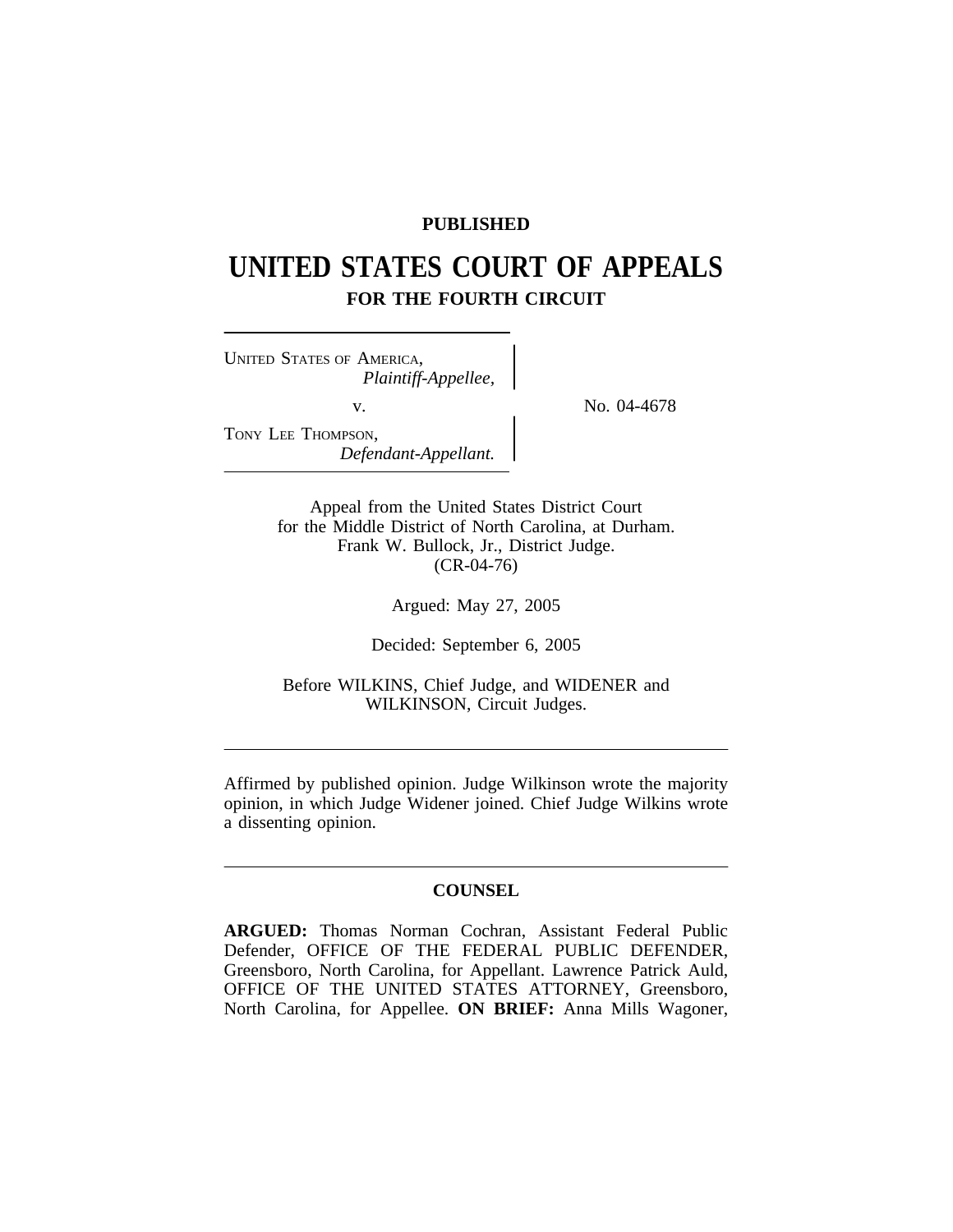United States Attorney, Lisa B. Boggs, Assistant United States Attorney, Greensboro, North Carolina, for Appellee.

#### **OPINION**

WILKINSON, Circuit Judge:

Tony Lee Thompson was indicted as a felon in possession of firearms under 18 U.S.C.  $\S$ § 922(g)(1), 924(e) (2000 & Supp. II). He pleaded guilty. When a defendant has at least three prior convictions for "violent felon[ies]" that were "committed on occasions different from one another,"  $\S 924(e)(1)$ , the Armed Career Criminal Act ("ACCA"), imposes a minimum sentence of fifteen years. The district court found these statutory conditions satisfied and sentenced Thompson to that minimum sentence.

On appeal, Thompson disputes the applicability of ACCA to his case. He claims that the statutory predicates — that his prior convictions were violent felonies committed on separate occasions — were facts improperly found by the judge in violation of his Sixth Amendment rights. Because we conclude that the statutory predicates have been demonstrated as a matter of law, there remain no disputed questions of fact about Thompson's prior convictions. We therefore affirm.

#### I.

Tony Lee Thompson emerged from a residence — not his own on November 16, 2003, in High Point, North Carolina. He was carrying stolen items. The police department, having been alerted by a call complaining of a suspicious person, dispatched an officer who apprehended Thompson. The officer found him with a Jennings Bryco 9mm pistol and a Colt .38 caliber revolver. Since both firearms had moved in interstate commerce, Thompson was indicted as a felon-inpossession under  $\S 922(g)(1)$ .

Thompson's criminal history supplied the predicates for an enhanced sentence under § 924(e).**<sup>1</sup>** Thompson does not dispute that

<sup>&</sup>lt;sup>1</sup>ACCA provides that anyone "who violates  $\S 922(g) \ldots$  and has three previous convictions . . . for a violent felony or a serious drug offense,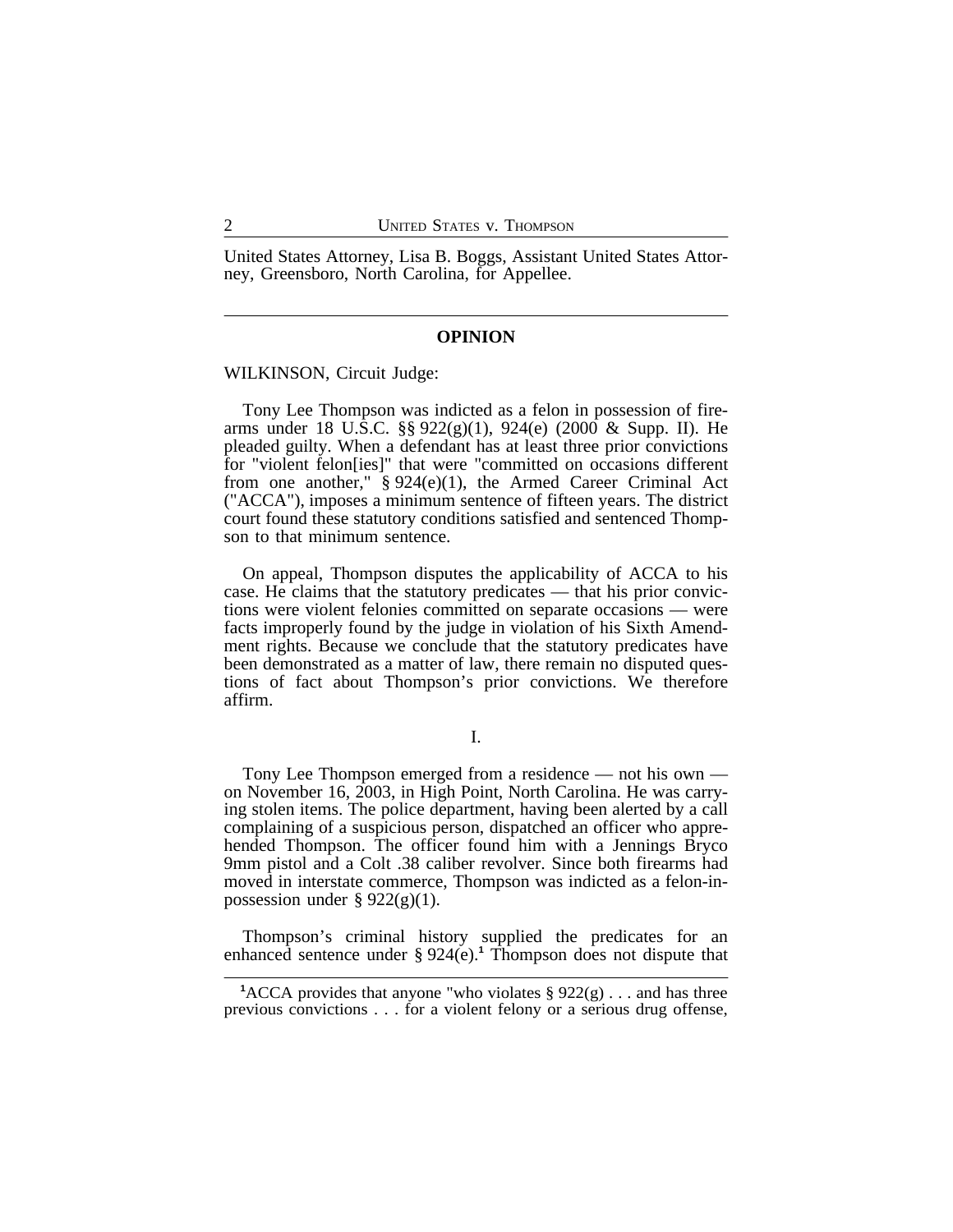he has been convicted of felonies. The Presentence Investigation Report ("PSR") — to which he raised no objection — details the extent of his criminal record. From the age of 16, Thompson (now 25) has been convicted of a string of crimes ranging from misdemeanor shoplifting and drug possession to a number of felonies.

Particularly relevant among the more than twenty convictions described in the PSR are several for "felony breaking and entering" under North Carolina law. The PSR records that Thompson pled guilty to felony breaking and entering of a residence in Trinity, North Carolina, on July 19, 2001; of another residence in Trinity on July 23, 2001; of a residence in Asheboro, North Carolina, on July 25, 2001; of a residence in Lexington, North Carolina, on October 1, 2001; of another residence in Lexington on June 18, 2002; and of yet two further residences in Lexington on November 7, 2002.

On the basis of these prior convictions and upon accepting the plea agreement Thompson reached with the government, the district court found the enhancement of  $\S 924(e)$  — a mandatory minimum sentence of 15 years — to be applicable. The court thus sentenced Thompson to fifteen years imprisonment, five years of supervised release, and a \$100 special assessment.

Thompson now appeals, arguing that his sentence was unconstitutionally imposed as a matter of law. We review legal determinations of the district court de novo. *United States v. Blake*, 81 F.3d 498, 503 (4th Cir. 1996).

## II.

Thompson believes that the Supreme Court's recent Sixth Amendment rulings prohibit sentencing him under ACCA unless a jury finds (or he admits) the facts required by the statute.**<sup>2</sup>** Two such facts —

or both, committed on occasions different from one another . . . shall be fined under this title and imprisoned not less than fifteen years . . . ."  $§ 924(e)(1).$ 

**<sup>2</sup>**Thompson also challenges his sentence under the Fifth Amendment, arguing that the indictment did not allege facts sufficient to support his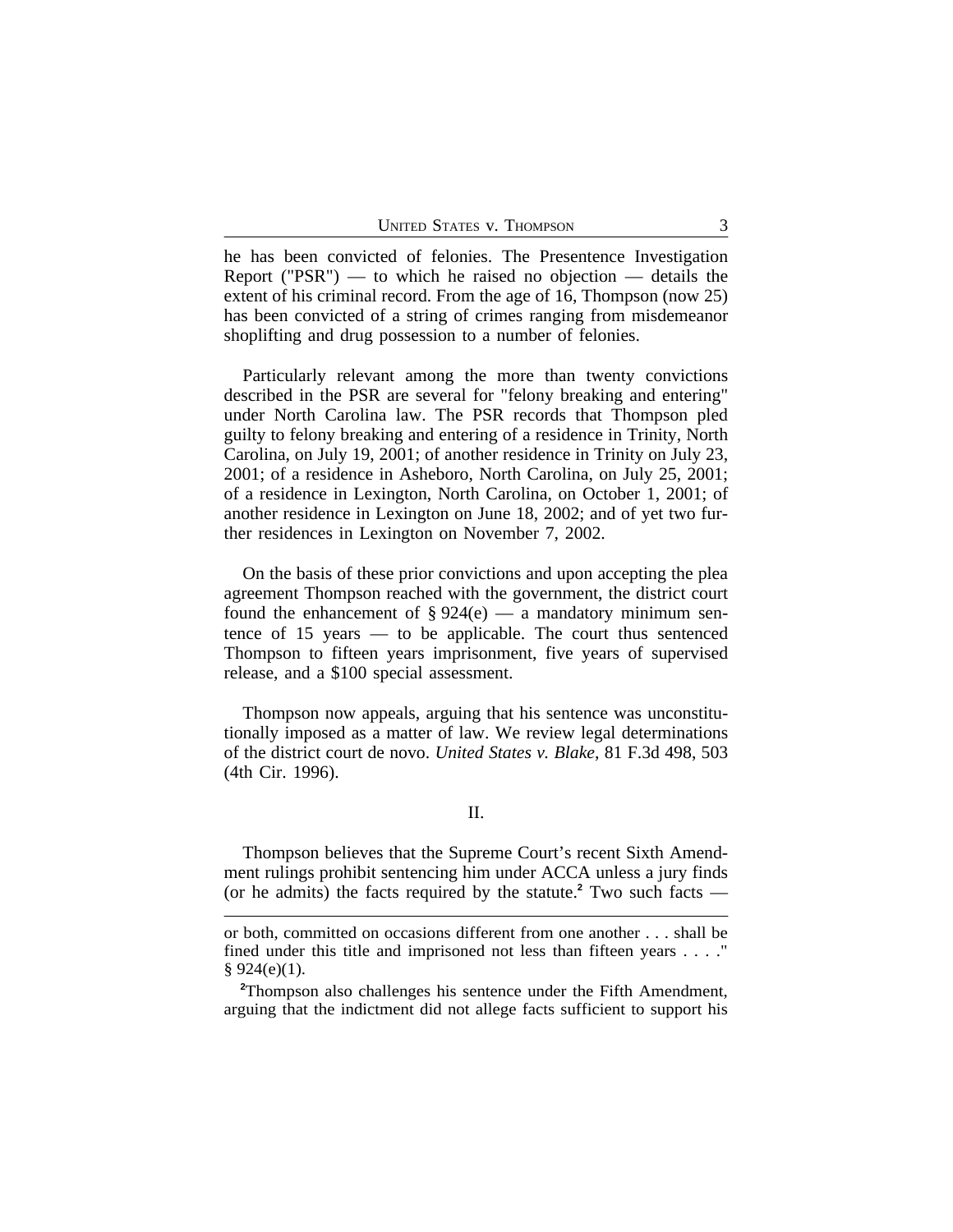that three prior convictions were "violent felonies" and that they were "committed on occasions different from one another" — are predicates for ACCA enhancement. Thompson argues that since these facts were neither admitted by him nor found by a jury, they cannot justify the enhanced sentence.

Evaluating Thompson's claims requires understanding the limitations the Supreme Court has placed on the use of judicial fact-finding in the sentencing context. In *Blakely v. Washington*, 124 S. Ct. 2531 (2004), the Supreme Court held that a sentencing regime violated the Sixth Amendment when judges found "factors" that increased a sentence beyond the maximum allowed by the jury findings alone. But by refusing to overturn its holding in *Almendarez-Torres v. United States*, 523 U.S. 224 (1998), the Court explicitly excluded from this general rule "'the fact of a prior conviction.'" *Blakely*, 124 S. Ct. at 2536 (quoting *Apprendi v. New Jersey*, 530 U.S. 466, 490 (2000)). In *United States v. Booker*, 125 S. Ct. 738 (2005), the Court extended *Blakely* to the U.S. Sentencing Guidelines. But the Court repeated that only facts "other than a prior conviction" were subject to the jury requirements of the Sixth Amendment. *Id.* at 756.

Most recently, in *Shepard v. United States*, 125 S. Ct. 1254 (2005), the Court addressed what was meant by the "fact of a prior conviction." In *Shepard*, the Court considered a defendant situated much like Thompson. Shepard pleaded guilty to being a felon in possession under  $\S 922(g)(1)$ , and the government sought to use ACCA to enhance his sentence. But the text of the Massachusetts statute under which Shepard previously had been convicted did not clearly meet the requirement of ACCA that the conviction be a "violent felony." To demonstrate compliance with ACCA, the government offered documents like police reports to show that even if some convictions under the state statute might not be "violent felonies," Shepard's own convictions were. *Id.* at 1257-58.

enhanced sentence under ACCA. As the dissent acknowledges, both of his constitutional claims are defeated if "the underlying facts justifying the 'different occasions' determination were each subsumed by the fact of Thompson's prior convictions." Dissenting Op. at 16 (quotation marks and alterations omitted). As this is precisely what we conclude in our discussion of the Sixth Amendment, there is no need to conduct a separate Fifth Amendment analysis.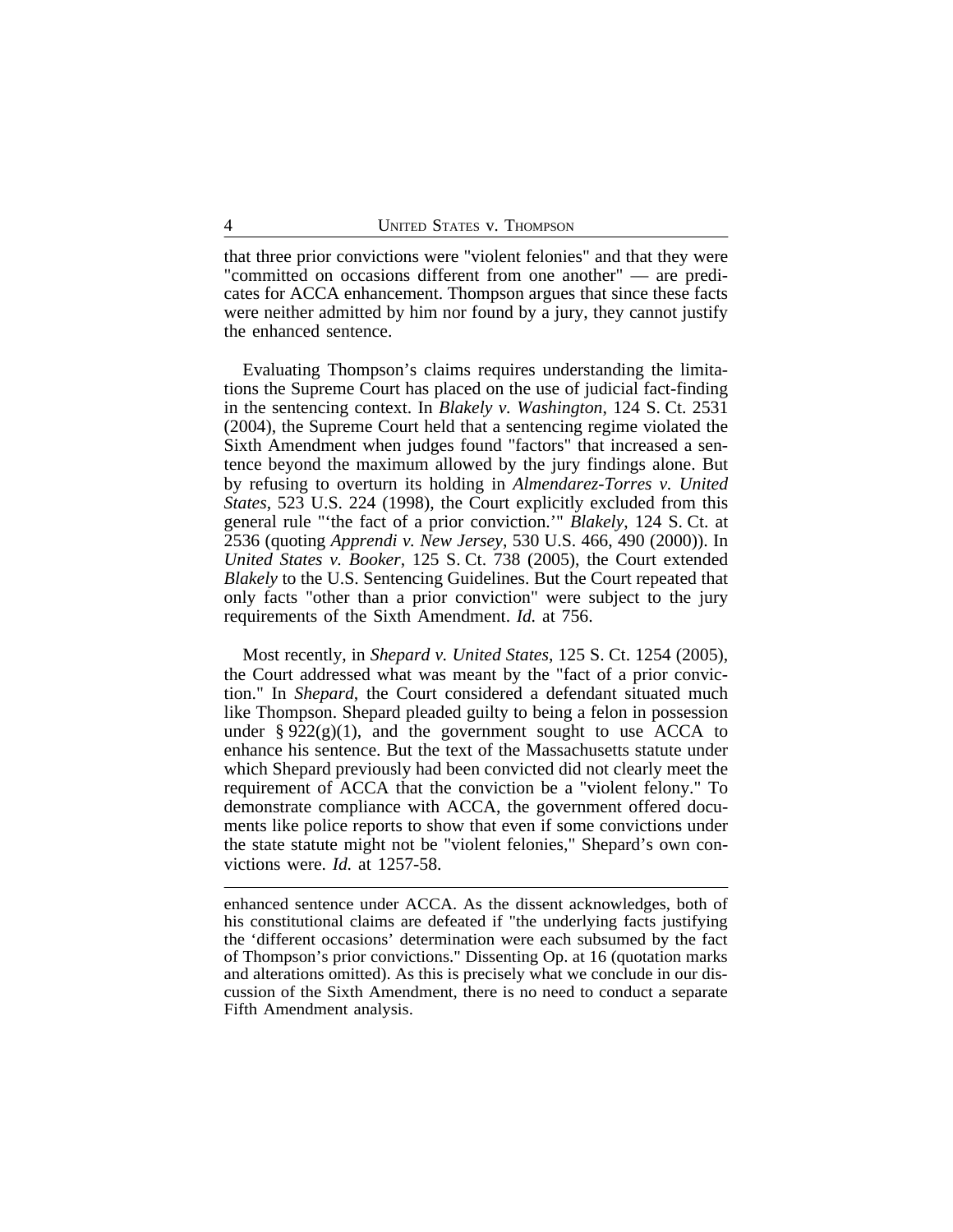The Supreme Court refused the offer. It prohibited judges from resolving a "disputed fact . . . about a prior conviction," *id.* at 1262, if doing so required data — like that found in police reports — that was not inherent in that prior conviction. At the same time, however, *Shepard* explicitly affirmed that the prior conviction exception remained good law. *Id.* at 1262. To this end, the Court authorized judges to rely on a variety of conclusive court documents when determining the nature of a prior conviction. Approved sources include, for instance, the prior court's jury instructions or the "charging documents filed in the court of conviction." *Id.* at 1259. When there was no jury in the prior case, judges may use not only charging documents but "a bench-trial judge's formal rulings of law and findings of fact." *Id.* For prior guilty pleas, "the terms of the charging document, the terms of a plea agreement or transcript of colloquy between judge and defendant in which the factual basis for the plea was confirmed by the defendant, or [ ] some comparable judicial record of this information," are all also available for use. *Id.* at 1263.**<sup>3</sup>**

The common denominator of the approved sources is their prior validation by process comporting with the Sixth Amendment. Excluded sources, such as transcripts of testimony or police reports, are not necessarily inherent in the conviction. "[S]ubsequent evidentiary enquiries into the factual basis for the earlier conviction" are offlimits, *id.* at 1259, but "conclusive records" of the earlier conviction, *id.* at 1260, are not.

**<sup>3</sup>**Our dissenting colleague would read *Shepard* purely as a case of statutory interpretation. Dissenting Op. at 25. But as we recognized in *United States v. Washington*, 404 F.3d 834, 840-41 (4th Cir. 2005), *Shepard* itself says otherwise. It did not escape the Court's notice in *Shepard* that the rule it announced might have constitutional implications. But the four-justice plurality noted that its interpretation of ACCA had followed "the rule of reading statutes to avoid serious risks of unconstitutionality." *Id.* at 1262-63. And the three dissenting justices expressed the opinion that the Sixth Amendment permits judicial consultation of records even outside those that the plurality approved. *Id.* at 1269-70. Thus, seven justices indicated that it is constitutional for a judge to find the facts inherent in a prior conviction in the judicial records of that conviction.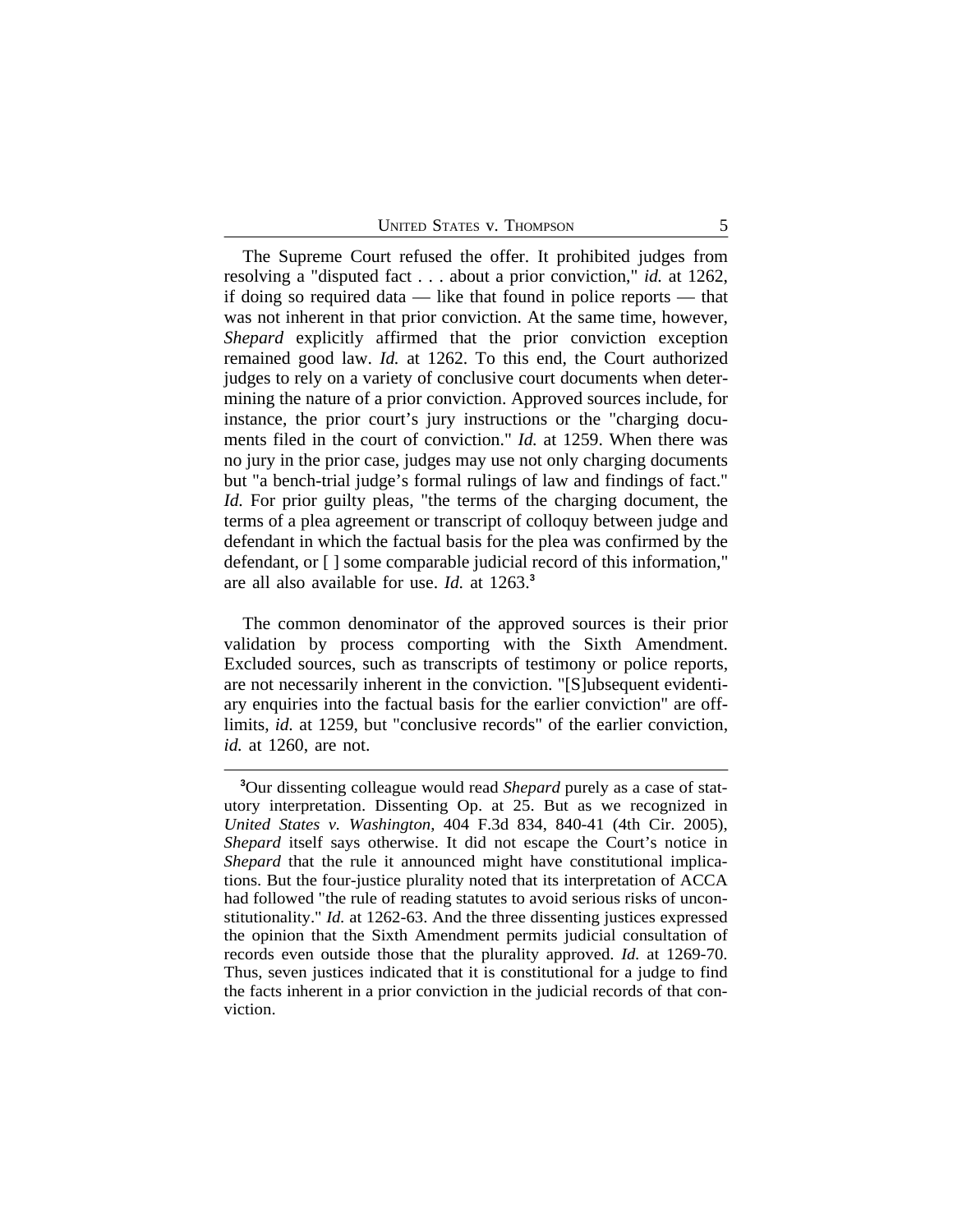In short, the "fact of a prior conviction" remains a valid enhancement even when not found by the jury. Of course, sentencing judges may not smuggle in contraband facts — those that are reserved for juries — under the mantle of the "fact of a prior conviction." But neither may we sever the prior conviction from its essential components. For instance, an artificially narrow reading of the "fact of a prior conviction" exception might extend to only a grudging acknowledgment that a defendant once had been convicted. Such a reading would answer the question "convicted of what?" by asserting that such a question involved facts "about" the conviction which were reserved to a jury.

*Shepard* rejected this narrow approach. In describing the materials that *could* be used by judges to determine the nature of a prior conviction, it reinforced the notion that some facts are so inherent in a conviction that they need not be found by a jury. If the Court had wished to endorse the narrower view — that only the bare existence of a prior conviction was exempt from jury determination — it could have saved itself great trouble by simply stating that such questions about a conviction were reserved for a jury, regardless of whether statutes, charging documents, or prior jury instructions revealed the nature of the conviction.

A conviction cannot, therefore, be reduced to nothing more than that the defendant was at some prior time convicted of some crime. This bare fact is certainly at the nucleus of the conviction. But that nucleus also contains other operative facts, such as the statute which was violated and the date of the conviction. The Supreme Court has declined to attempt extraction of the mere fact of a prior conviction, stripped of all content. We cannot be willfully blind to that content — date, statutory violation, and the like — where it is properly established by one of the sources approved in *Shepard*. It is as much a part of the conviction as the fact that twelve jurors agreed about the defendant's guilt.

We have already had an opportunity to respect the line *Shepard* drew between data inherent in a prior conviction and those facts extraneous to it. In *United States v. Washington*, 404 F.3d 834 (4th Cir. 2005), facts extraneous to the prior convictions had caused a heightened sentence. The district court had to determine whether a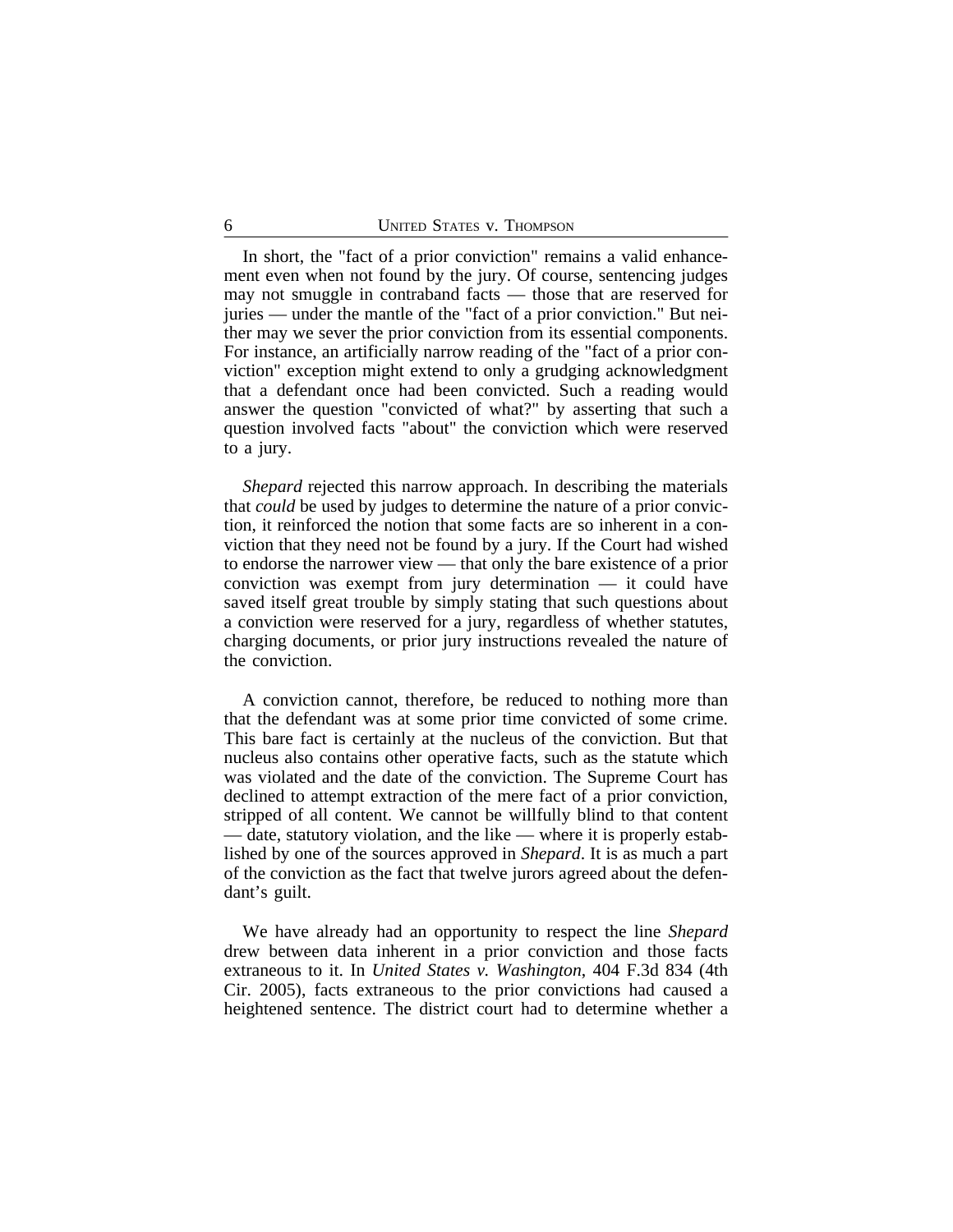prior conviction had been a "crime of violence" under the Sentencing Guidelines, where the relevant test was the fact-intensive inquiry of whether the prior conviction had "involve[d] conduct that presents a serious potential risk of physical injury to another." *Id.* at 836 (quoting United States Sentencing Guidelines Manual §4B1.2(a)(2)). The district court relied on "common experience" and "extra-indictment information," *id.* at 842, to reach that conclusion. Such sources, including discussions about the nature of the building that Washington had entered, about the kind of materials stored there, and about the likelihood of people being present or armed during the hour of the crime, *id.* at 836, necessarily provided facts not of a prior conviction but "'*about* a prior conviction,'" *id.* at 839 (quoting *Shepard*, 125 S. Ct. at 1262) (emphasis in *Washington*), 841-42. The court observed that "Washington's prior guilty plea in no way implicated the level of the building's security system, the nature of its employees and their activities, or whether they at times return to work at night." *Id.* at 842. Because such facts were extraneous to the fact of conviction, we vacated the sentence, as *Shepard* required.

The present case therefore turns on whether the facts necessary to support the enhancement inhere in the fact of conviction or are extraneous to it. If Thompson can show that his prior convictions were not inherently "violent felonies" or that the convictions themselves were not for offenses committed during separate occasions, his sentence must be vacated. But if these facts are inherent in his prior convictions, then Thompson cannot demand a jury finding because no legitimately disputed fact provides the basis for the ACCA sentence.

## III.

## A.

Thompson first points to the requirement in § 924(e) that the predicate prior convictions were "violent felonies." He argues that the indictment in this case alleged only, and insufficiently for  $\S 924(e)$ purposes, that he had previously been convicted "of crimes punishable by imprisonment for a term exceeding one year, that is, breaking and entering (3 counts); larceny (2 counts); and possession of burglary tools." He disputes that this description of his prior convictions meets the requirements of § 924(e). At any rate, he argues, since the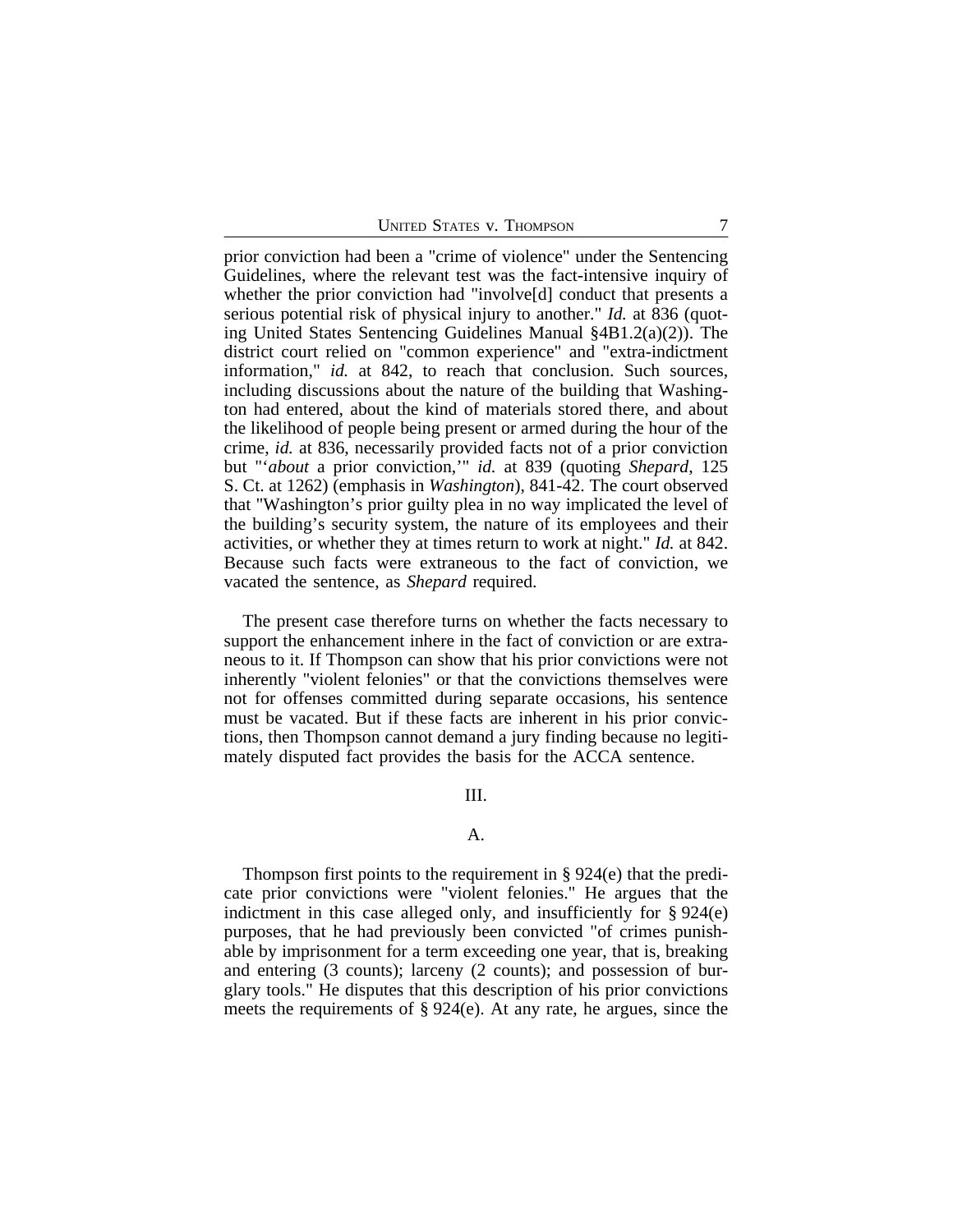indictment did not specify that the prior convictions were for "violent felonies," and since he did not admit as much in his guilty plea, the district court deprived him of the right to a jury's determination when it enhanced his sentence.

As we have noted above, recent Supreme Court case law emphasizes that prior convictions are facts that need not be submitted to any jury. *Shepard* affirmed this rule. The only question here is whether Thompson's prior convictions do or do not qualify as "violent felonies." It is often "a question of law whether a felony meets the statutory definition of a 'violent felony,' and such a question does not trigger the Sixth Amendment concerns addressed in *Booker*." *United States v. Moore*, 401 F.3d 1220, 1225 (10th Cir. 2005); *see also United States v. Wilson*, 406 F.3d 1074, 1076 (8th Cir. 2005) (finding a statutory offense to be a violent felony as a matter of law); *United States v. Haynes*, 961 F.2d 50, 51 (4th Cir. 1992) (finding that the defendant's status as a convicted felon "involves a purely legal determination") (citation omitted).

ACCA defines the term "violent felony" in part as "any crime punishable by imprisonment for a term exceeding one year . . . , that . . . is burglary . . . ." § 924(e)(2)(B)(ii). In *Taylor v. United States*, 495 U.S. 575 (1990), the Supreme Court construed "burglary" in this context to be limited to what it called "generic burglary," which is "unlawful or unprivileged entry into, or remaining in, a building or structure" — but not, for instance, a car or boat — "with intent to commit a crime." *Id.* at 598-99; *see also United States v. Bowden*, 975 F.2d 1080, 1083 (4th Cir. 1992).

We have already considered the question of whether the North Carolina statute proscribing "breaking or entering buildings," *see* N.C.G.S. § 14-54, constitutes "generic burglary." In *Bowden*, this court thoroughly examined ACCA, the Supreme Court's decision in *Taylor*, and the North Carolina statute. *Bowden*, 975 F.2d at 1081-85. Using these sources, we explained why violations of the North Carolina statute "must be within *Taylor*," *id.* at 1085, and therefore are "violent felonies" for ACCA purposes. *See also United States v. Anderson*, 921 F.2d 335, 340 (1st Cir. 1990) (concluding that a "North Carolina conviction for breaking and entering clearly qualifies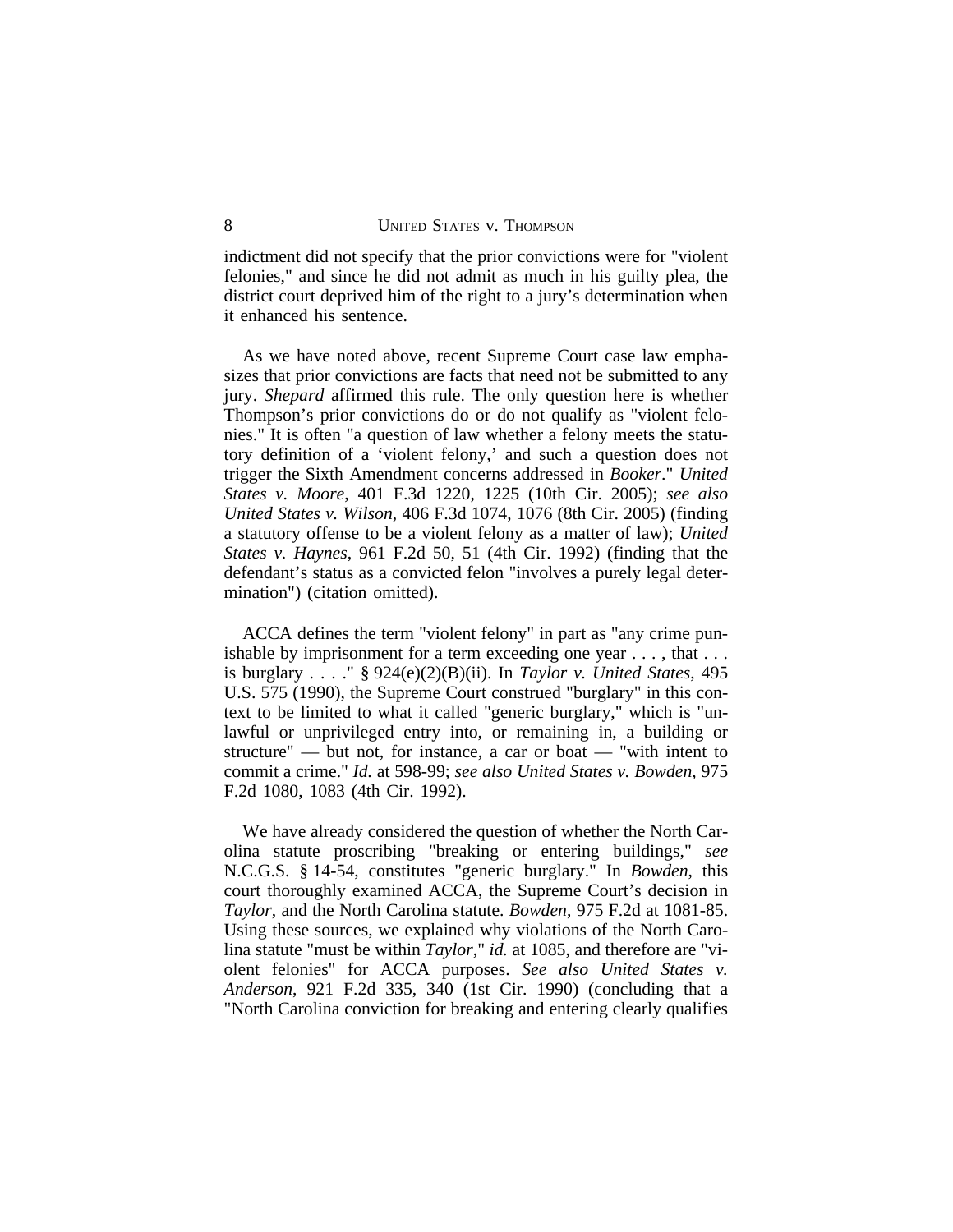as a predicate offense under the *Taylor* definition" for a § 924(e) enhancement).

Since *Bowden* disposes of Thompson's challenge to the classification of a North Carolina burglary conviction as a "violent felony" under § 924(e), we necessarily conclude that the statutory requirement of three prior convictions of violent felonies has been met.**<sup>4</sup>**

The statute also requires, however, that the three convictions count only if the offenses were "committed on occasions different from one another."  $\S 924(e)(1)$ . If a series of crimes can be characterized as a single "occasion," criminal defendants stand to gain sentencing reductions by arguing that their crimes were part of a unified whole. Thompson unsurprisingly seeks to benefit from this possible construction of the word "occasion." He claims that several of his offenses were part of a single "occasion," and that he should thus not be sentenced under ACCA. He has not explained how he packages his criminal past to reduce his violent felonies to fewer than three occasions, but his counsel at oral argument promised that if Thompson is given the chance to "take the stand and argue to the jury," all will become clear.

There is no occasion to persuade the jury, however, unless there is

**<sup>4</sup>**This conclusion would remain unchanged even if Thompson had challenged the  $PSR$  — if, for example, he alleged that the  $PSR$  described some other Tony Lee Thompson. Such "subsidiary findings" are part of "'the fact of a prior conviction'" which judges may find. *United States v. Santiago*, 268 F.3d 151, 156 (2d Cir. 2001). So long as such a "subsidiary finding" does not encompass any fact extraneous to the fact of conviction, it need not be found by a jury.

Furthermore, although the indictment here referenced Thompson's prior convictions, the result would be the same if it had been less complete. *See United States v. Higgs*, 353 F.3d 281, 302 (4th Cir. 2003) (indictment need not charge a prior conviction to enhance a sentence); *see also United States v. Burgin*, 388 F.3d 177, 186 (6th Cir. 2004) (whether prior convictions were committed on different occasions "need not be pled in an indictment").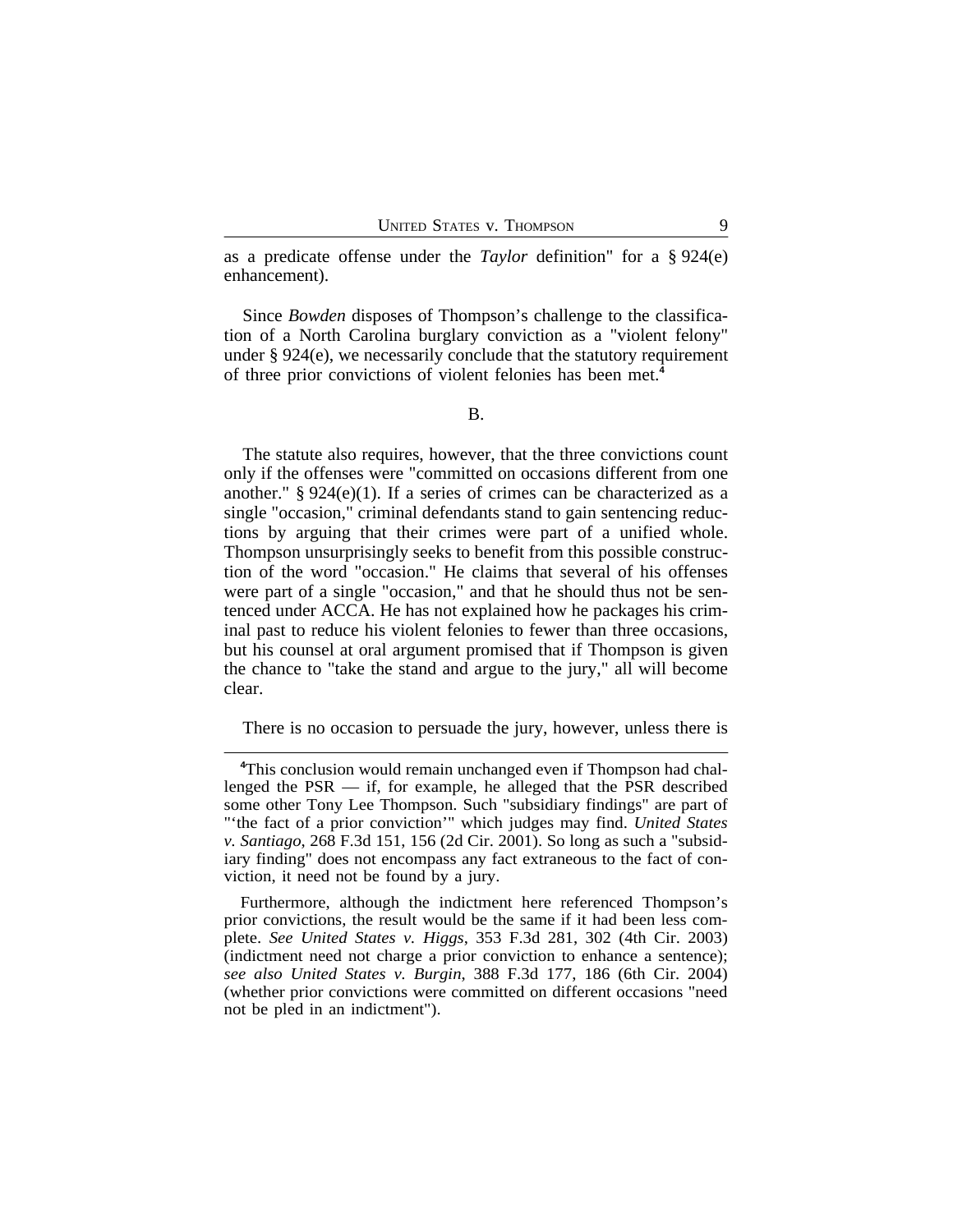a disputed question of fact extraneous to Thompson's prior convictions. No such question exists here. We have explained that "occasions" are "those predicate offenses that can be isolated with a beginning and an end — ones that constitute an occurrence unto themselves." *United States v. Letterlough*, 63 F.3d 332, 335 (4th Cir. 1995). We listed several factors in that case to guide district courts, such as different geographic locations and victims. *Id.* at 335-36. Letterlough himself had two prior drug sale convictions, for sales occurring less than two hours apart. *Id.* at 334. As a matter of law, we held that "each of Letterlough's drug sales was a complete and final transaction," *id.* at 337, and a separate occasion for ACCA purposes. Likewise, in *United States v. James*, 337 F.3d 387, 391 (4th Cir. 2003), we rejected a contention that the burglary of two different stores, across the street from each other, on the same day, could be part of the same "occasion." And in *United States v. Hobbs*, 136 F.3d 384, 387 & n.5, 389 (4th Cir. 1998), we observed that each of three burglaries in the space of a single hour "occurred on an occasion different from the others." *Letterlough* itself favorably commented on a Fifth Circuit case which found two separate occasions when a defendant robbed a store and then "[s]everal hours later . . . returned to the very same store and robbed it again." *Letterlough*, 63 F.3d at 336-37 (citing *United States v. Washington*, 898 F.2d 439 (5th Cir. 1990)).

These cases, when applied to the information contained in Thompson's PSR, compel the conclusion that Thompson committed acts of burglary on at least three separate occasions. The trial judge was entitled to rely upon the PSR because it bears the earmarks of derivation from *Shepard*-approved sources such as the indictments and statecourt judgments from his prior convictions, and, moreover, Thompson never raised the slightest objection either to the propriety of its source material or to its accuracy. The PSR details three separate state court judgments, entered on different dates, in which Thompson was sentenced for burglarizing a residence. These three judgments encompass seven different counts of felony breaking and entering, taking place on six different days. And even if they had all occurred on the same day, the PSR further reveals that Thompson's court proceedings occurred in two separate jurisdictions (Davidson County and Randolph County) and that the residences he burglarized were owned by seven different people living in three different towns. Under these circumstances, our caselaw precludes any argument that the convictions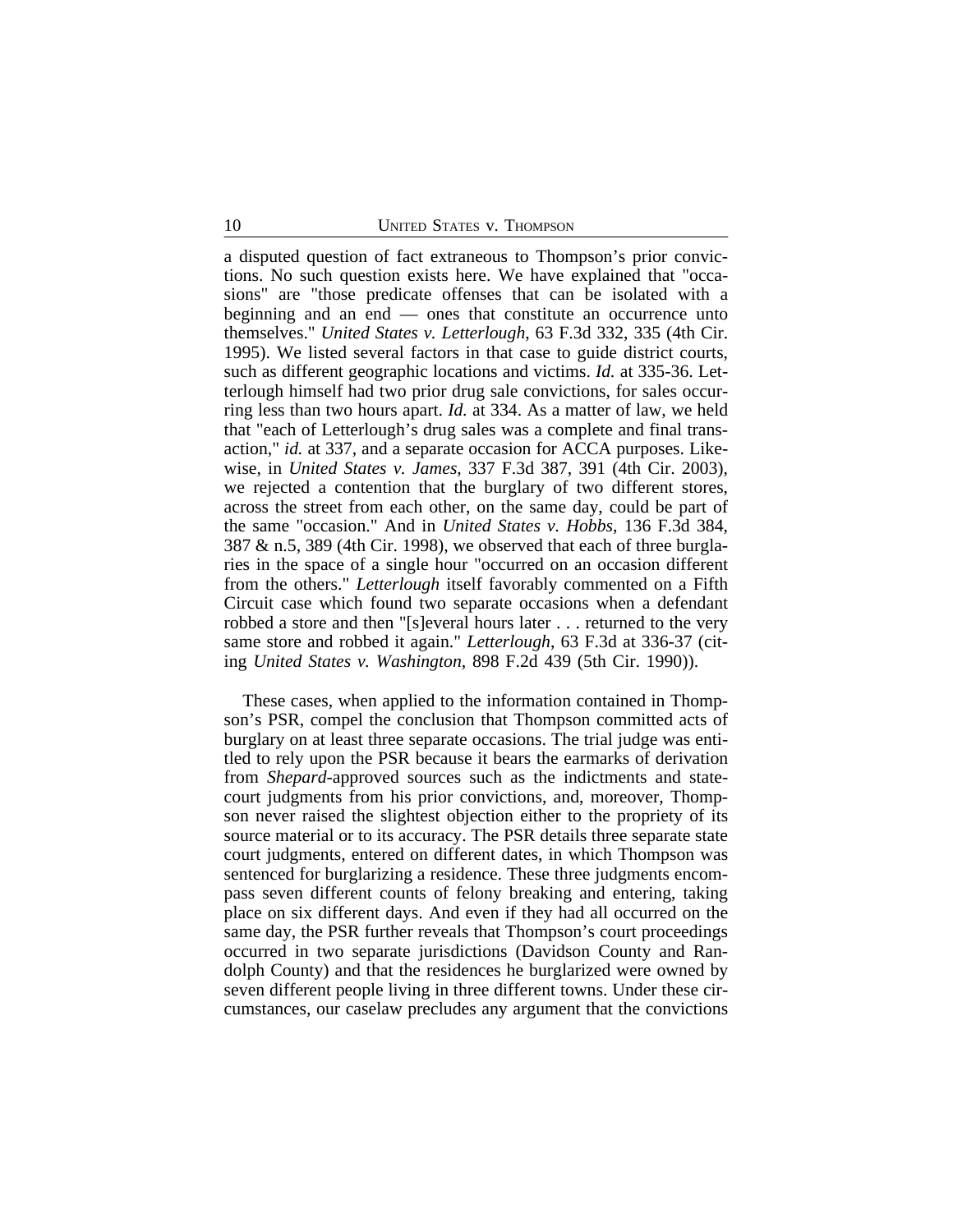represent fewer than three occasions of burglary — this is, in fact, a vastly easier case than *Letterlough*, *James*, or *Hobbs*. The line between facts that are inherent in a conviction and facts that are about a conviction is a common-sensical one, and there is no way that our conclusion as to the separateness of the occasions here can be seen to represent impermissible judicial factfinding.

The Sixth Amendment requires that facts necessary for a given sentence (other than a prior conviction) be found by a jury. But *Blakely*, *Booker*, and *Shepard* do not, of course, transmogrify what have always been questions of law into questions of fact. We therefore hold that the term "occasion" under ACCA necessarily includes burglaries like Thompson's, which were committed on distinct days in separate towns in different homes. The data necessary to determine the "separateness" of the occasions is inherent in the fact of the prior convictions. Finding distinct occasions does not require courts to stray beyond such data in the way that the district court in *Washington* did — surmising what the contents of a given building might be, whether such contents were protected, who might have been in the building, whether such people would have been armed, what the building's security level was. *See Washington*, 404 F.3d at 841-42. Like the Second Circuit, therefore, "we are not persuaded by the defendant's contention that the separateness of the prior convictions can be distinguished from the mere fact of their existence . . . ." *United States v. Santiago*, 268 F.3d 151, 156 (2d Cir. 2001); *see also United States v. Burgin*, 388 F.3d 177, 186 (6th Cir. 2004) ("[T]he 'different occasions' requirement of § 924(e) cannot be significantly distinguished from 'the fact of a prior conviction.'").

We find instructive the distinction between the findings required in determining an "occasion" here and the kind of wide-ranging, factintensive findings made in *Washington*. The district judge in *Washington* labored under the constraints of §4B1.2(a)(2) of the Guidelines, which asked whether a prior conviction "involve[d] conduct that presents a serious potential risk of physical injury to another." *Washington*, 404 F.3d at 836. Unsurprisingly, such a nebulous standard cries out for speculation regarding facts extraneous to the prior conviction. By contrast, ACCA's use of the term "occasion" requires recourse only to data normally found in conclusive judicial records,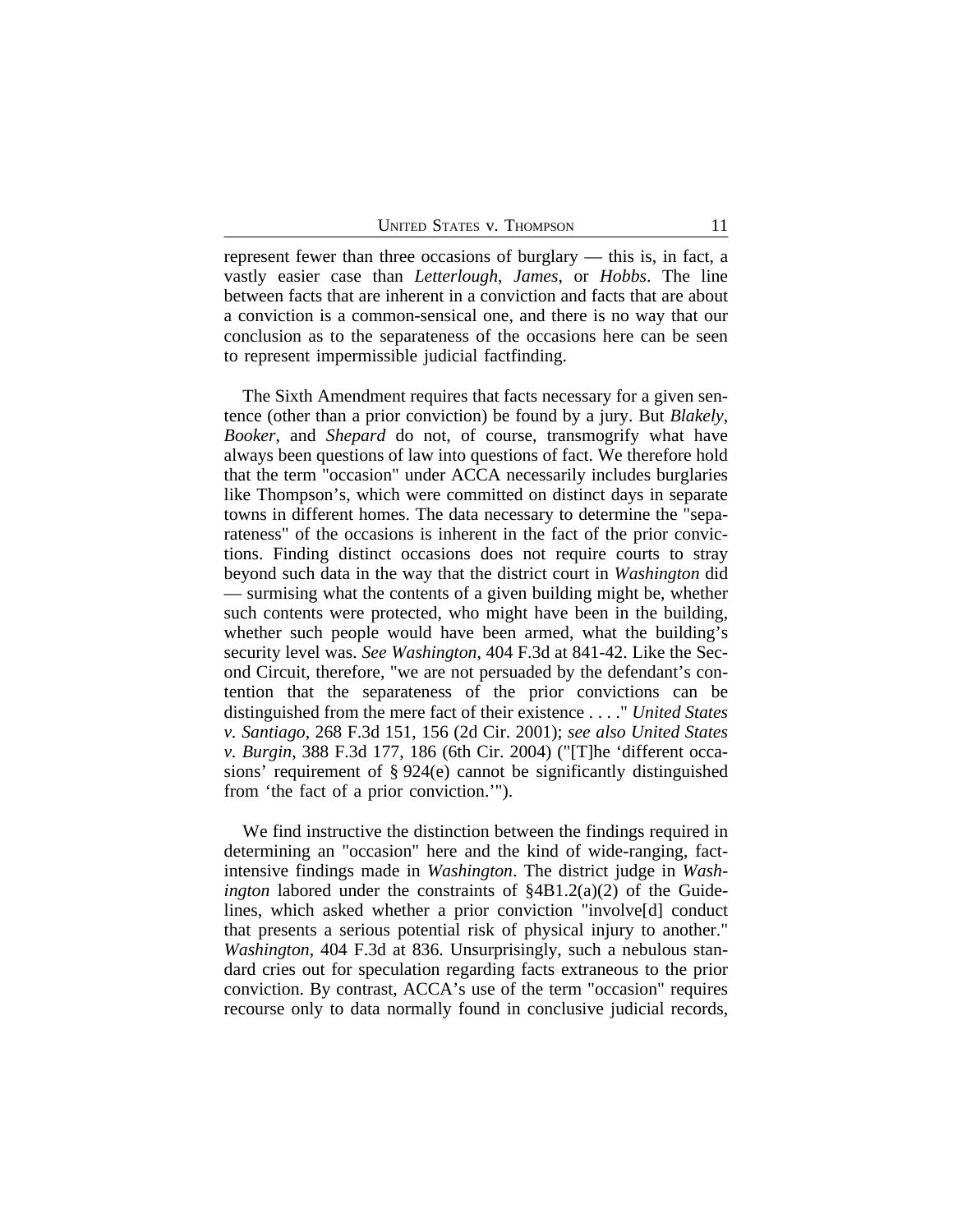such as the date and location of an offense, upon which *Taylor* and *Shepard* say we may rely.

No finding of fact by a jury is necessary here, therefore. Whether the burglaries occurred on different occasions does require applying the fact that they were separate episodes. But this fact is inherent in the convictions themselves, and thus is not among the kind of facts extraneous to a conviction that *Blakely* or *Shepard* requires a jury to find. To take notice of the different dates or locations of burglaries something inherent in the conviction — is to take notice of different occasions of burglary as a matter of law. Thompson has not offered either at sentencing or on appeal any way that his lengthy string of breakings and enterings on different days, in different towns, and in different jurisdictions can be seen by any factfinder — judge or jury — to represent fewer than three occasions. Indeed, his situation is precisely that for which ACCA was enacted.

We are hardly alone in concluding that sentences such as Thompson's are constitutional. Besides the Second Circuit in *Santiago*, many courts — both before and after *Blakely*, *Booker*, and *Shepard* — have shared our view. In *Wilson*, 406 F.3d at 1075, the Eighth Circuit rejected a claim under those three cases that "whether [a defendant's] prior felonies were violent offenses and whether they occurred on separate occasions should have been made by a jury . . . ." Similarly, in *Moore*, 401 at 1224, the Tenth Circuit recognized that the *Blakely* line of cases did not require "the government [to] charge the 'fact' of a prior conviction in an indictment and submit it to a jury." In *United States v. Barnett*, 398 F.3d 516, 524-25 (6th Cir. 2005), the Sixth Circuit found that *Booker* posed no obstacle to a "district court's authority to determine the existence of prior convictions," and that this authority "was broad enough to include determinations regarding the nature of those prior convictions."

Precisely because *Blakely*, *Booker*, and *Shepard* do not affect the "fact of conviction" exception (so long as legitimately disputed questions are resolved only with the sources approved in *Shepard*), earlier cases which construe terms like "occasion" or "violent felony" remain authoritative. Our sister circuits have provided ample support for our statutory construction of those terms. *See, e.g.*, *United States v. Carnes*, 309 F.3d 950, 956 (6th Cir. 2002) ("The obvious way to distin-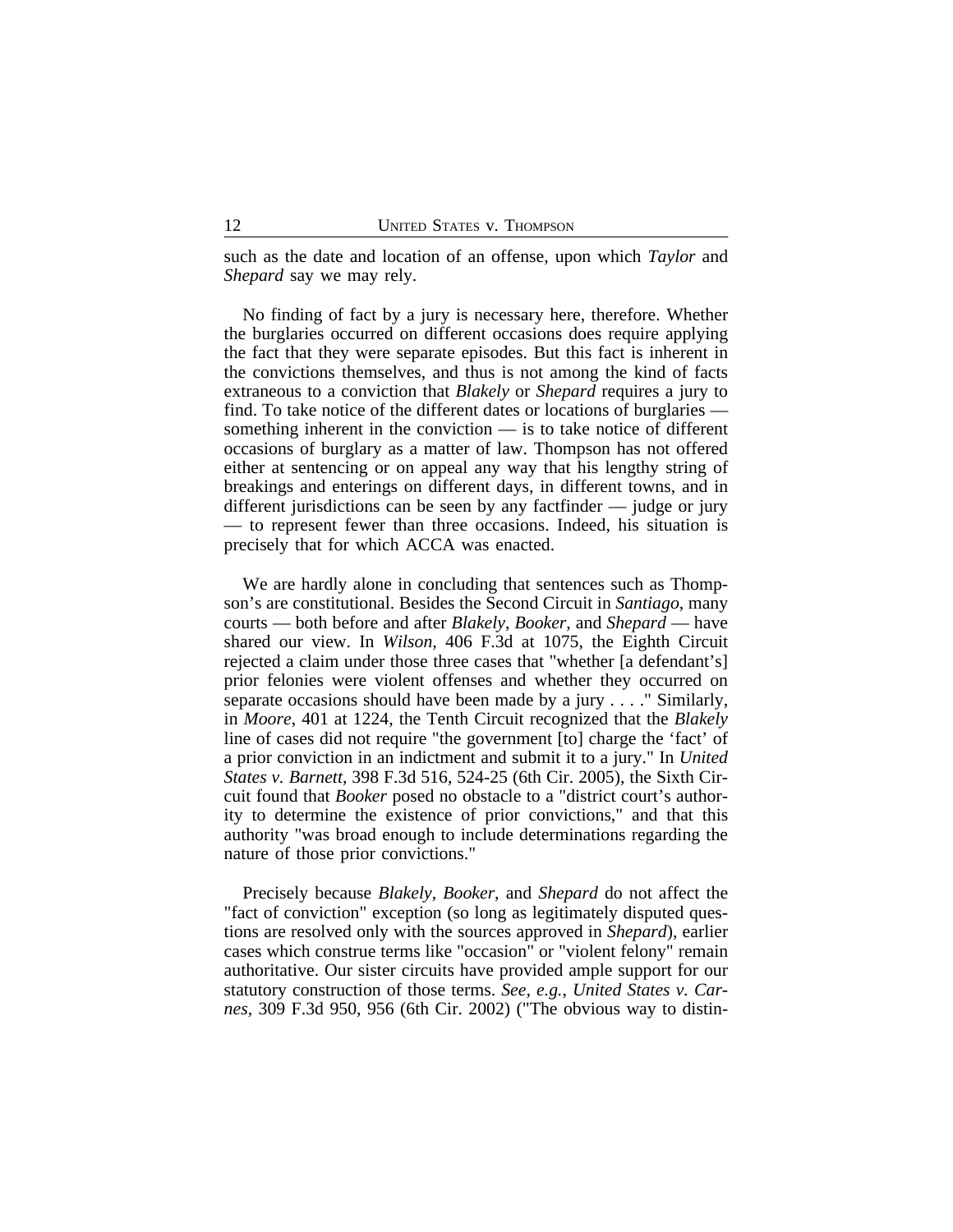guish between these two robberies is that Carnes had to leave one residence in order to burglarize the second."); *United States v. Riddle*, 47 F.3d 460, 462 (1st Cir. 1995) ("Whatever elastic there may be in [§ 924(e)], it is not a reasonable stretch of language to describe five burglaries at five different locations on four different dates as occurring on the same occasion."); *United States v. Hudspeth*, 42 F.3d 1015, 1021 (7th Cir. 1994) (en banc) (finding separate occasions when defendant "committed three distinct burglaries against three separate victims . . . in three separate locations over the course of more than thirty minutes") (footnotes omitted); *United States v. Brady*, 988 F.2d 664, 669 (6th Cir. 1993) (en banc) (observing that as a matter of law "offenses committed by a defendant at different times and places and against different victims, although committed within less than an hour of each other, are separate and distinct criminal episodes and that convictions for those crimes should be counted as separate predicate convictions under  $\S 924(e)(1)$ ").

#### IV.

Thompson's remaining arguments are entirely disposed of by our resolution of his § 924(e) contentions, and they are therefore without merit.**<sup>5</sup>** For the foregoing reasons, the judgment of the district court is

#### *AFFIRMED*.

WILKINS, Chief Judge, dissenting:

The majority holds that the district court did not violate Thompson's constitutional rights by sentencing him under the Armed Career Criminal Act (ACCA), *see* 18 U.S.C.A. § 924(e)(1) (West Supp.

**<sup>5</sup>**Thompson's offense level was also increased in accordance with U.S. Sentencing Guideline § 4B1.4(b)(3)(B). Thompson's prison sentence was mandated by statute and would have been unaffected by the Guidelines. The remaining parts of his sentence are consistent with the Guidelines. The facts necessary for this sentence enhancement related to his prior convictions and, as we have explained, were thus appropriately found by the district court.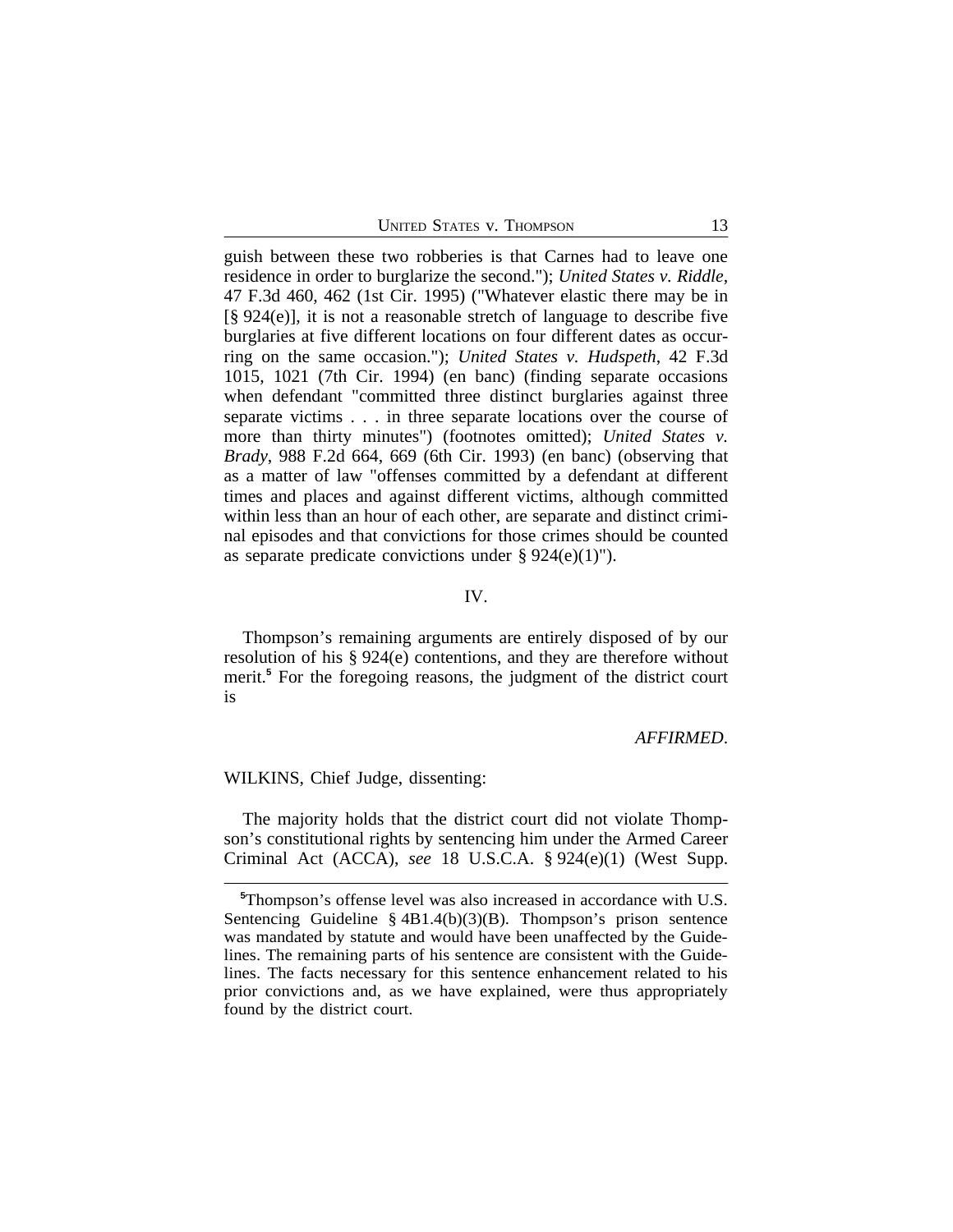2005). Because I believe that Thompson's sentence violated his Fifth and Sixth Amendment rights, I respectfully dissent.**<sup>1</sup>**

#### I.

Thompson pleaded guilty to an indictment alleging that he violated 18 U.S.C.A. § 922(g)(1) (West 2000) by possessing firearms after having been previously convicted "of crimes punishable by imprisonment for a term exceeding one year, that is, breaking and entering (3 counts) . . . ." J.A. 5. Although not alleged in the indictment, the presentence report (PSR) stated that Thompson had previously pleaded guilty to North Carolina felony breakings and enterings of residences that occurred on July 19, July 23, July 25, and October 1, 2001, and on June 18 and November 7, 2002.**<sup>2</sup>** Although Thompson did not object to the facts included in the PSR, he did argue that sentencing him under the ACCA would conflict with *Apprendi v. New Jersey*, 530 U.S. 466 (2000), and *Blakely v. Washington*, 124 S. Ct. 2531 (2004), since his indictment did not allege—and he did not admit that he had three previous convictions for violent felonies that were "committed on occasions different from one another," as 18 U.S.C.A. § 924(e) requires. The district court overruled his objection, found that he qualified as an armed career criminal, and sentenced him to 180 months' imprisonment.

### II.

Thompson argues that sentencing him under the ACCA based on

**<sup>2</sup>**The indictment did not allege the dates of the crimes underlying the breaking and entering convictions, nor did it otherwise identify the three breakings and enterings on which the Government intended to rely.

**<sup>1</sup>**The majority never acknowledges that Thompson asserts the Fifth Amendment claim that "the indictment to which [he] pleaded guilty did not properly allege a violation of [the ACCA]." Br. of Appellant at 8; *see id.* at 8-9 (arguing that "the indictment omitted charging that the prior convictions . . . were committed on occasions different from one another" and that Thompson "did not admit those facts necessary to justify the [ACCA] enhancement"). Rather, the majority discusses only Thompson's Sixth Amendment claim that his ACCA sentence violated his right to a jury trial. *See ante*, at 2.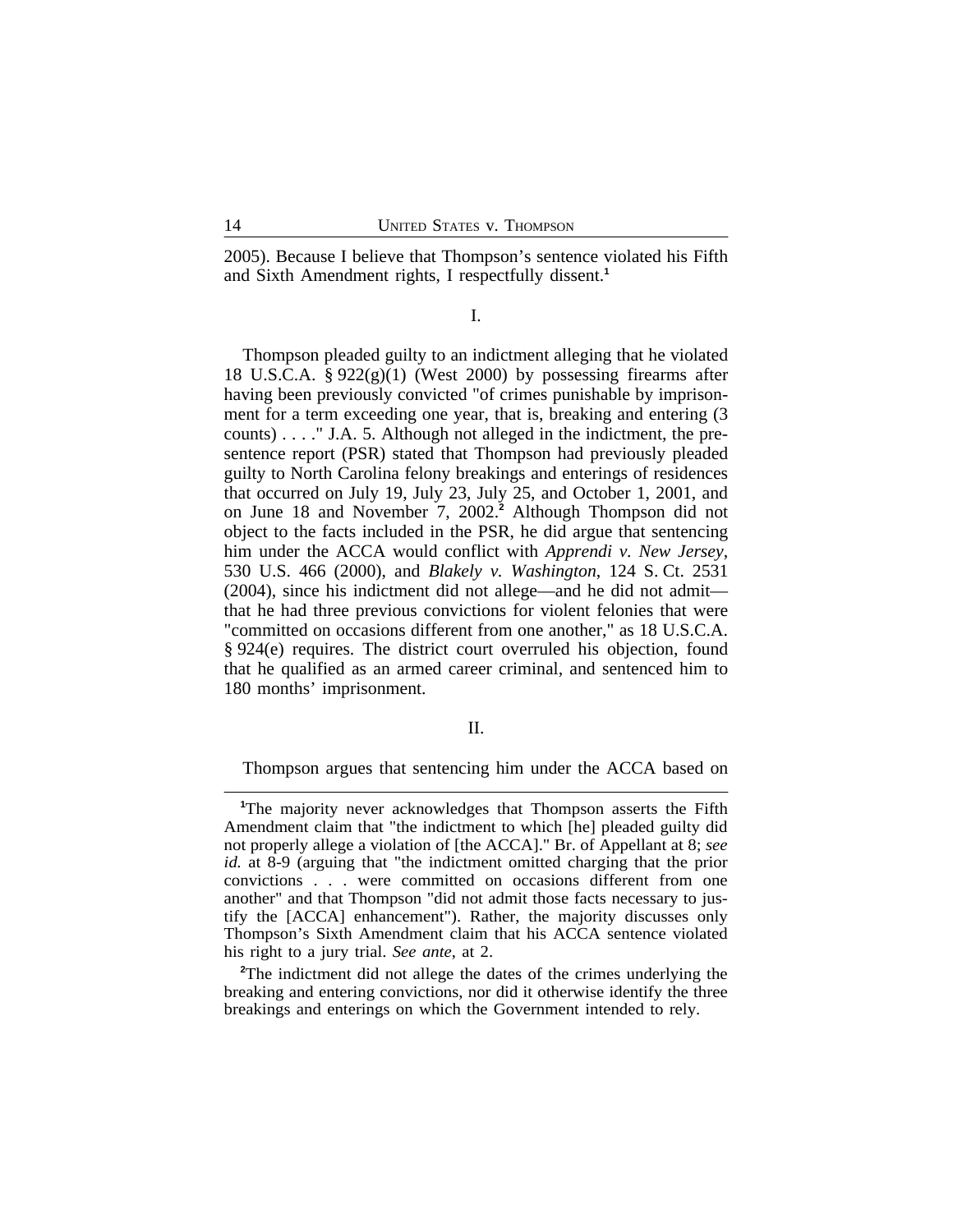the judge-found facts underlying his prior convictions, *e.g.*, the dates on which the crimes were committed, violated his constitutional rights under *Apprendi* because it increased his sentence beyond the maximum to which he would have been subject had he been sentenced based only on the facts he admitted.**<sup>3</sup>** Thompson notes that the underlying facts were necessary to establish that at least three of his qualifying prior convictions were committed on occasions different from one another (the "different occasions" determination). I agree.**<sup>4</sup>**

The Sixth Amendment requires that, "[o]ther than the fact of a prior conviction, any fact that increases the penalty for a crime beyond the prescribed statutory maximum must be submitted to a jury, and proved beyond a reasonable doubt." *Apprendi*, 530 U.S. at 490. The Fifth Amendment Indictment Clause further requires that, in federal prosecutions, facts that have such an effect on the "statutory maximum" must also be included in the indictment. *See United States v. Cotton*, 535 U.S. 625, 627 (2002); *United States v. Higgs*, 353 F.3d 281, 296 (4th Cir. 2003). In these contexts, "statutory maximum" means "the maximum sentence a judge may impose solely on the basis of the facts reflected in the jury verdict or admitted by the defendant." *Blakely*, 124 S. Ct. at 2537 (internal quotation marks & emphasis omitted).

**<sup>3</sup>** I note preliminarily that *United States v. Bartram*, 407 F.3d 307 (4th Cir. 2005) (Widener, J.), is not controlling here. Although it is arguable that *Bartram* holds that *Apprendi* does not apply to sentences imposed after guilty pleas, *see Bartram*, 407 F.3d at 314 (Widener, J.), we had already held to the contrary in *United States v. Dinnall*, 269 F.3d 418, 423 & n.3 (4th Cir. 2001). The earlier decision is controlling. *See McMellon v. United States*, 387 F.3d 329, 333-34 (4th Cir. 2004) (en banc) (holding that when two panel decisions are conflicting, the earlier decision controls unless it has been overruled by a subsequent en banc or Supreme Court decision).

**<sup>4</sup>**Thompson also argues that the sentence was unconstitutional because his indictment did not allege that three of his prior convictions were for violent felonies or serious drug convictions. Thompson further maintains that many findings made by the district court in determining his guideline range were unconstitutional under *Blakely*. Because I would vacate Thompson's sentence for the reasons discussed, I do not address these arguments.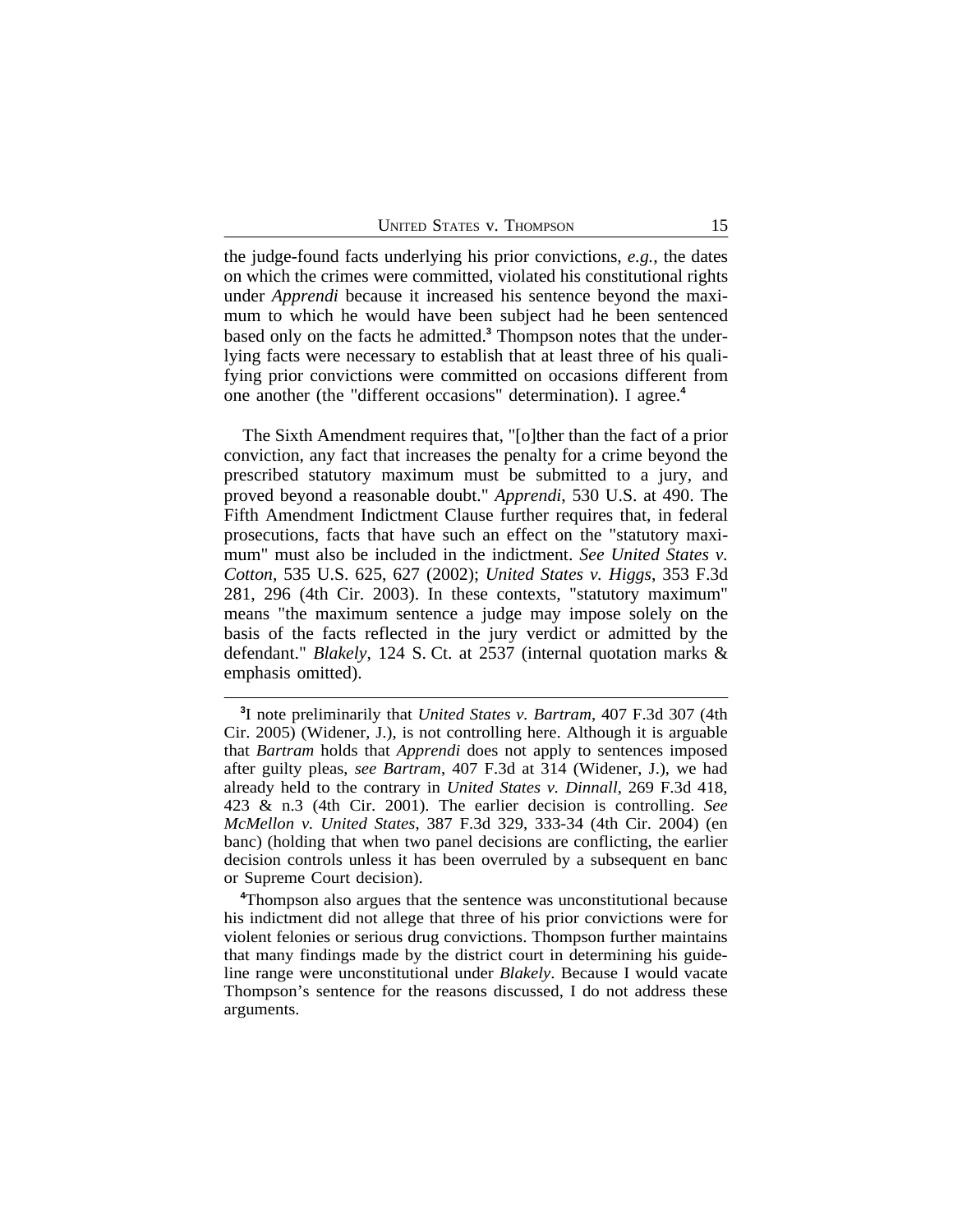Here, the facts admitted by Thompson did not, by themselves, justify a conclusion that Thompson had three prior qualifying convictions for crimes committed on different occasions. And, as the Government concedes, the 15-year sentence imposed under the ACCA exceeds the maximum that could have otherwise been imposed. Thus, because Thompson's federal indictment did not allege facts establishing that he had three predicate convictions for crimes committed on different occasions, the ACCA sentence violated Thompson's Fifth and Sixth Amendment rights unless the underlying facts justifying the "different occasions" determination were each subsumed by "the fact of [Thompson's] prior conviction[s]," *Apprendi*, 530 U.S. at 490. Because they were not, Thompson's sentence was unconstitutional.

A.

First, assuming that Thompson admitted to having three prior breaking and entering convictions, that admission alone was not sufficient to justify a legal conclusion that the crimes occurred on different occasions. "Convictions will be considered as having occurred on occasions different from one another under the ACCA if each arose out of a separate and distinct criminal episode." *United States v. Hobbs*, 136 F.3d 384, 388 (4th Cir. 1998) (internal quotation marks omitted). The question of whether particular burglaries<sup>5</sup> were committed on different occasions depends on the facts underlying the offenses. *See United States v. James*, 337 F.3d 387, 391 (4th Cir. 2003) ("The first burglary was completed before the second started, each burglary occurred at a different location, and each involved a different victim."); *Hobbs*, 136 F.3d at 389 ("It is undisputed that the three burglaries all occurred at least a mile apart from each other, and in two different towns.").

Thompson's admission to having three prior burglary convictions did not warrant a legal conclusion that the burglaries were committed on different occasions because separate burglaries are not necessarily committed on different occasions as a matter of law. Although it may be rare that a defendant is convicted of two burglaries that were com-

**<sup>5</sup>**North Carolina breaking and entering offenses are burglaries. *See United States v. Bowden*, 975 F.2d 1080, 1085 (4th Cir. 1992).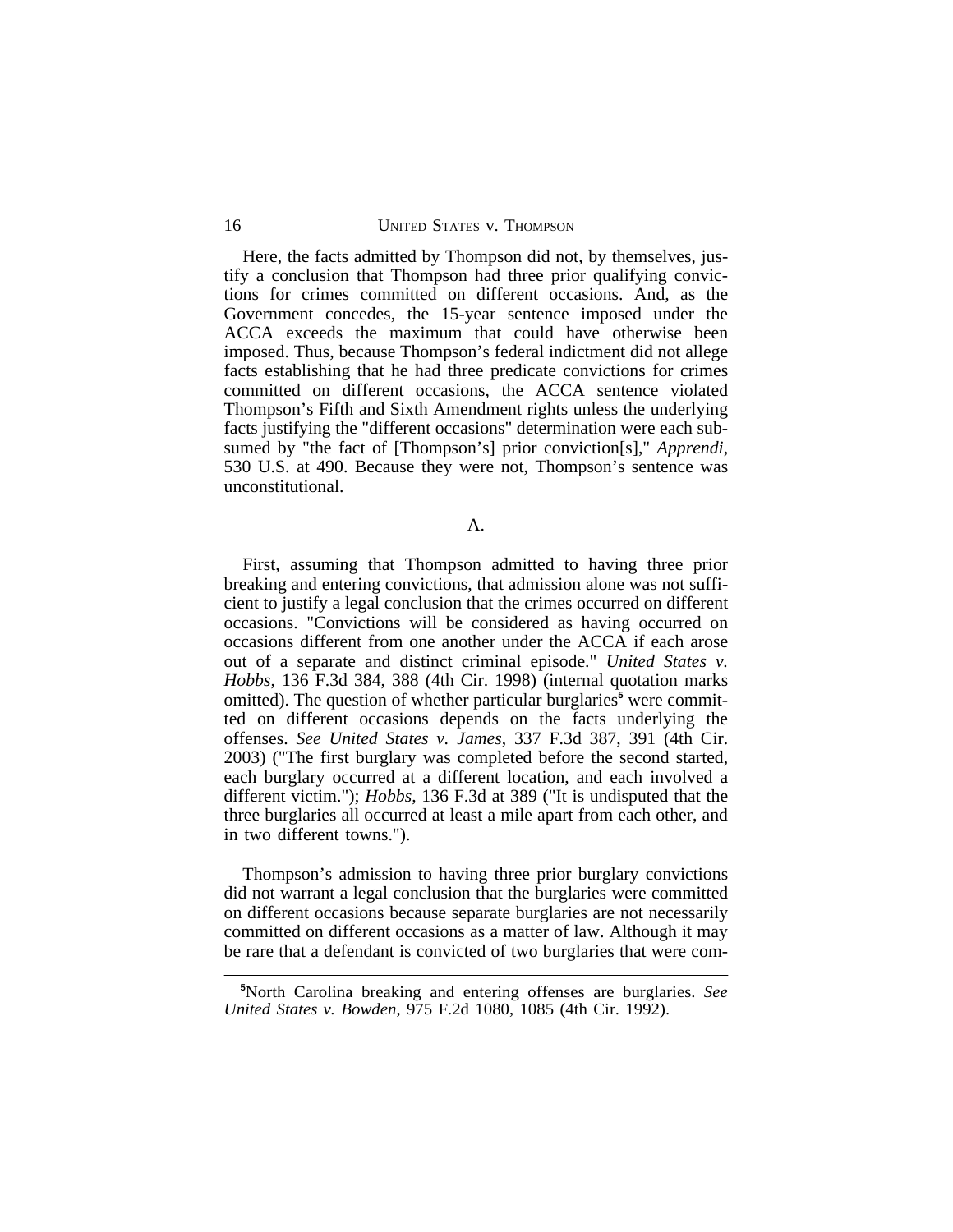mitted on a single occasion, it certainly could happen. For example, a defendant could be convicted of two burglaries for having kept lookout while his coconspirators simultaneously broke into two neighboring buildings that were owned by the same victim. *Cf. Hobbs*, 136 F.3d at 388 (considering, in determining whether offenses were committed on different occasions, (1) the geographic location of the offenses, (2) the nature of the offenses, and (3) the victim of the offenses); *United States v. Letterlough*, 63 F.3d 332, 337 (4th Cir. 1995) (holding that two drug sales were on different occasions because "[t]he time separating the offenses was ample to give [the defendant] the opportunity to make a conscious and knowing decision to engage in another drug sale"). Thus, the mere fact that Thompson had been convicted of three separate burglaries is not sufficient *as a matter of law* to establish that the three burglaries were committed on three different occasions; further facts were needed to reach that conclusion and thereby authorize the 15-year sentence imposed. Of course, such facts were contained in the PSR, and Thompson did not object on the basis that they were false. He maintained, however, as he continues to maintain now, that they could not be used to increase his maximum sentence because they were not alleged in his indictment or otherwise admitted by him.

The Government maintains that in addition to admitting the three convictions, Thompson also admitted the facts underlying the crimes that produced the convictions because he was notified before his plea that he could be sentenced under the ACCA and because he failed to object to the inclusion of these underlying facts in the PSR. The Government construes "admitted" too broadly.

In *United States v. Thomas*, 389 F.3d 424 (3d Cir. 2004), *vacated*, 125 S. Ct. 2953 (2005), the Third Circuit noted:

There are at least four possible interpretations of the language "facts . . . admitted by the defendant." First, that language could refer to facts set forth in the indictment to which the defendant pled guilty. Second, it could refer to facts set forth in the written plea agreement entered into by the defendant. Third, it could be limited to the facts necessary to prove a violation of the offense charged in the indict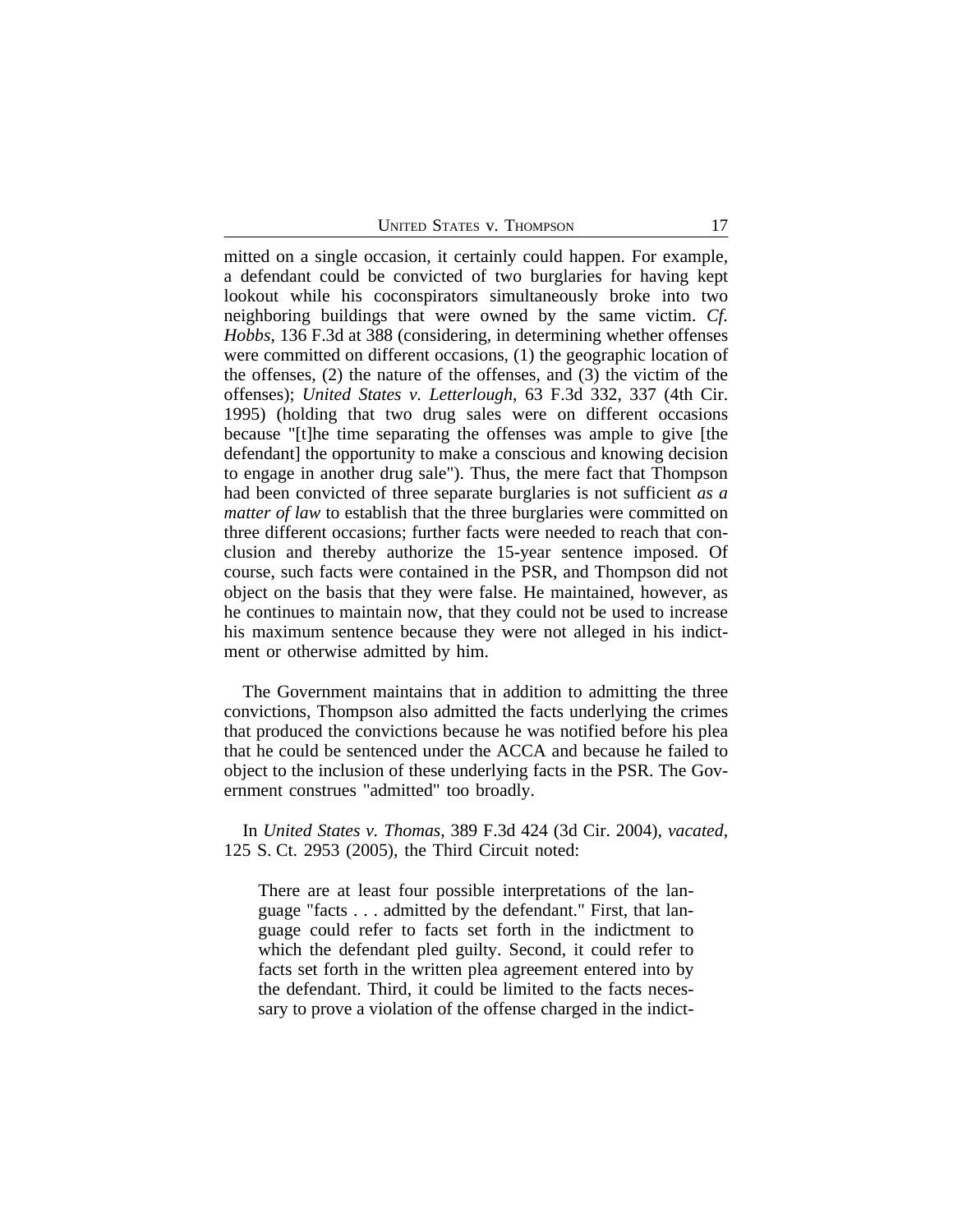ment. Fourth, it could refer to facts admitted in the colloquy with the District Court.

*Thomas*, 389 F.3d at 426 (alteration in original). It is not necessary for me to determine today the exact contours of the term "admitted" in this context because nothing that Thompson did in this case approached an admission of the underlying facts. The Government claims that Thompson "admitted" the necessary facts by entering into a plea agreement that stated that the mandatory minimum sentence would be 15 years. (The Government adds that the district court informed Thompson—and the PSR stated—that 15 years would be the mandatory minimum sentence if he had the necessary qualifying offenses.) In fact, the plea agreement stated that the "maximum" term faced by Thompson would be 15 years to life but that this range would not apply if "the Court determines . . . that . . . Section  $924(e)(1)$  is not applicable." J.A. 23-24. Thompson's acceptance of this agreement was not the equivalent of an admission to the facts necessary to justify application of the ACCA. *Cf. United States v. Estrada*, 42 F.3d 228, 231-32 (4th Cir. 1994) (holding that defendant's acknowledgment that he was subject to a five-year mandatory minimum did not constitute admission of the facts necessary to trigger the mandatory minimum when defense counsel mistakenly believed that the five-year mandatory minimum would be triggered even without the facts at issue).

The Government also maintains that Thompson admitted the underlying facts because the facts were contained in Thompson's PSR and Thompson did not object to the relevant portion of the PSR. It is true that in the specific context of sufficiency of the evidence to support a judicial finding of fact by a preponderance of the evidence, a failure to object to a fact included in the PSR has the same legal effect as an admission to that fact. *See* Fed. R. Crim. P. 32(i)(3) ("At sentencing, the court . . . may accept any undisputed portion of the presentence report as a finding of fact."). It certainly does not follow, however, that a failure to object to facts included in a PSR is equivalent to an admission in all contexts. Such inaction, in my view, does not operate as a waiver of Thompson's constitutional right—which he explicitly asserted—to have a fact charged in his indictment when that fact is being used to increase the maximum sentence to which he is subject. *See Johnson v. Zerbst*, 304 U.S. 458, 464 (1938) ("[C]ourts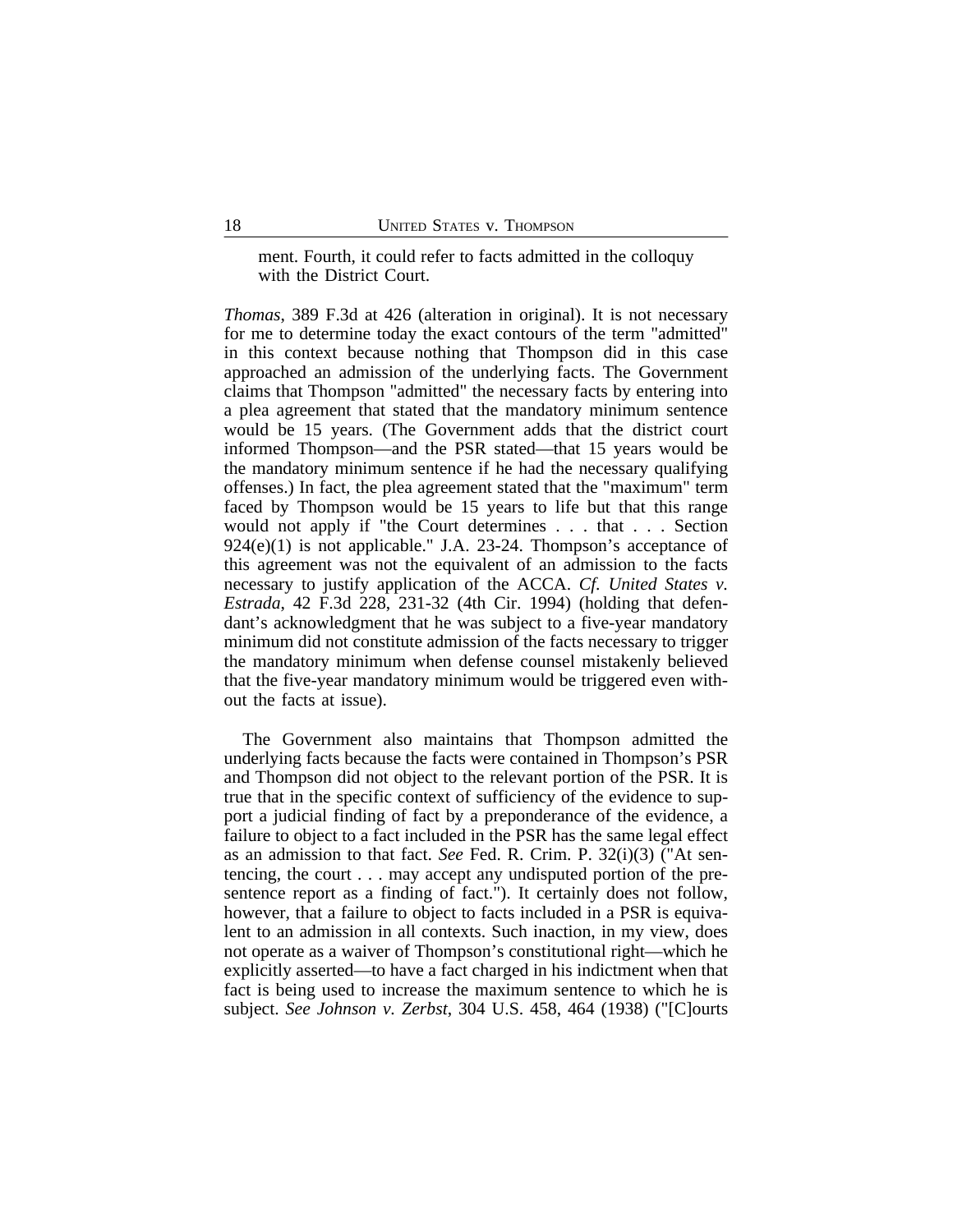indulge every reasonable presumption against waiver of fundamental constitutional rights and . . . do not presume acquiescence in the loss of fundamental rights." (internal quotation marks & footnote omitted)). *But cf. United States v. McCully*, 407 F.3d 931, 933 (8th Cir. 2005) (holding, without significant explanation, that the failure to object to a fact stated in a PSR is an admission for Sixth Amendment purposes); *United States v. Fagans*, 406 F.3d 138, 142 (2d Cir. 2005) (same).**<sup>6</sup>**

Because the facts admitted by Thompson were not sufficient to warrant an ACCA sentence, the district court increased Thompson's sentence beyond the "statutory maximum" when it relied on the underlying facts. And, as explained below, since none of these facts were subsumed by the "fact of a prior conviction," *Apprendi*, 530 U.S. at 490, the ACCA sentence violated Thompson's Fifth and Sixth Amendment rights.

To understand why none of the underlying facts were subsumed by the "fact of a prior conviction," an examination of *Almendarez-Torres v. United States*, 523 U.S. 224 (1998), and *Apprendi* is in order. The statute at issue in *Almendarez-Torres*, 8 U.S.C.A. § 1326 (West 1999

<sup>&</sup>lt;sup>6</sup>The majority apparently adopts this argument of the Government's. *See ante*, at 9-10 (concluding that Thompson's Sixth Amendment jury trial rights were not violated because, in light of his failure to challenge the truth of the facts included in the PSR, "there is [no] *disputed* question of fact extraneous to Thompson's prior convictions" regarding whether he had three prior convictions for violent felonies committed on different occasions (emphasis added)). The majority does not fully explain why it apparently affords constitutional significance to the fact that facts sufficient to warrant an ACCA sentence were included in the PSR and not objected to by Thompson. However, it appears that this perceived significance is based on the plurality opinion in *Shepard*, wherein the plurality characterized *Jones v. United States*, 526 U.S. 227 (1999), and *Apprendi* as "guarantee[ing] a jury's finding of any *disputed* fact essential to increase the ceiling of a potential sentence," *Shepard*, 125 S. Ct. at 1262 (plurality opinion) (emphasis added). But, there simply is no indication that by "disputed fact" the plurality meant anything more than a fact at issue, *i.e.*, a fact that the defendant did not affirmatively concede.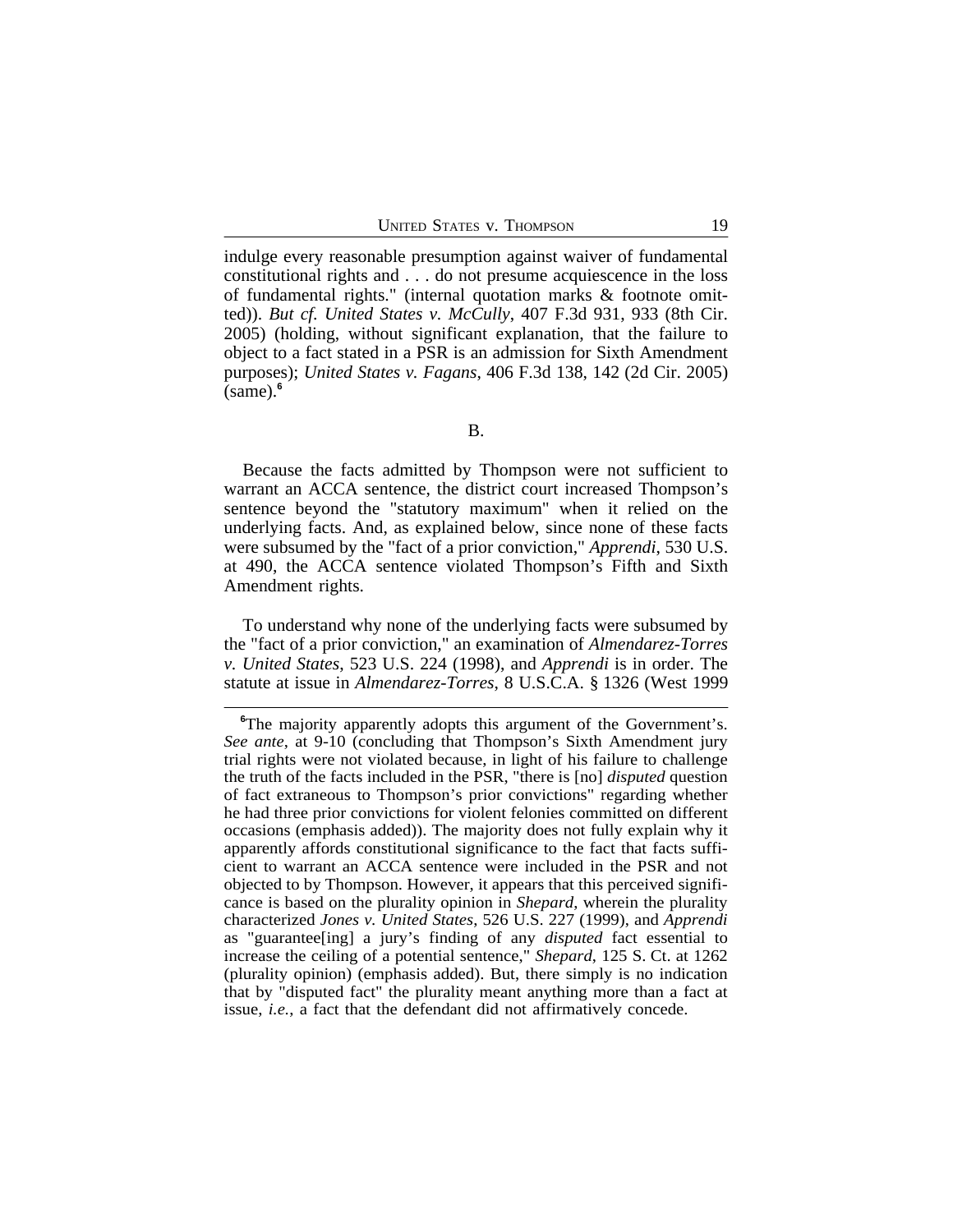& Supp. 2005), forbids an alien who once was deported to return to the United States without special permission. Subsection (a) authorizes a prison term of no more than two years. *See* 8 U.S.C.A. § 1326(a). Subsection (b)(2) authorizes a prison term of up to 20 years for "any alien described" in subsection (a), if the initial "removal was subsequent to a conviction for commission of an aggravated felony." *Id.* § 1326(b)(2). Almendarez-Torres pleaded guilty to an indictment charging him with having been "found in the United States . . . after being deported" without the "permission and consent of the Attorney General" in "violation of . . . Section 1326." *Almendarez-Torres*, 523 U.S. at 227 (internal quotation marks omitted & alterations in original). At a hearing before his guilty plea was accepted, he admitted that he had been deported, that he had later returned to the United States unlawfully, and that the deportation had occurred "pursuant to" three prior "convictions" for aggravated felonies. *Id.* (internal quotation marks omitted).

The Supreme Court held that a sentence imposed under subsection (b)(2) was not unconstitutional even though the facts supporting application of that subsection had not been alleged in the indictment. *See id.* at 247. In reaching this conclusion, the Court relied primarily on the distinct nature of prior convictions, which traditionally had not been required to be charged in indictments. *See id.* at 243-44. The Court also noted that it had previously held that facts triggering mandatory minimums need not be treated as offense elements, *see McMillan v. Pennsylvania*, 477 U.S. 79 (1986), and the Court reasoned that prior convictions triggering increases in the maximum sentence should not be treated differently. *See Almendarez-Torres*, 523 U.S. at 244-45.

In *Apprendi*, the Supreme Court, in addressing the constitutionality of a New Jersey hate-crime sentencing enhancement, explained that the result in *Almendarez-Torres* was due largely to two factors: "the certainty that procedural safeguards attached to any 'fact' of prior conviction" and the fact that Almendarez-Torres had admitted the existence of the prior convictions. *Apprendi*, 530 U.S. at 488. The *Apprendi* Court also indicated that *Almendarez-Torres* was arguably "incorrectly decided," *id.* at 489, and "represent[ed] at best an exceptional departure from the historic practice" of requiring that facts establishing a defendant's maximum sentence be treated as offense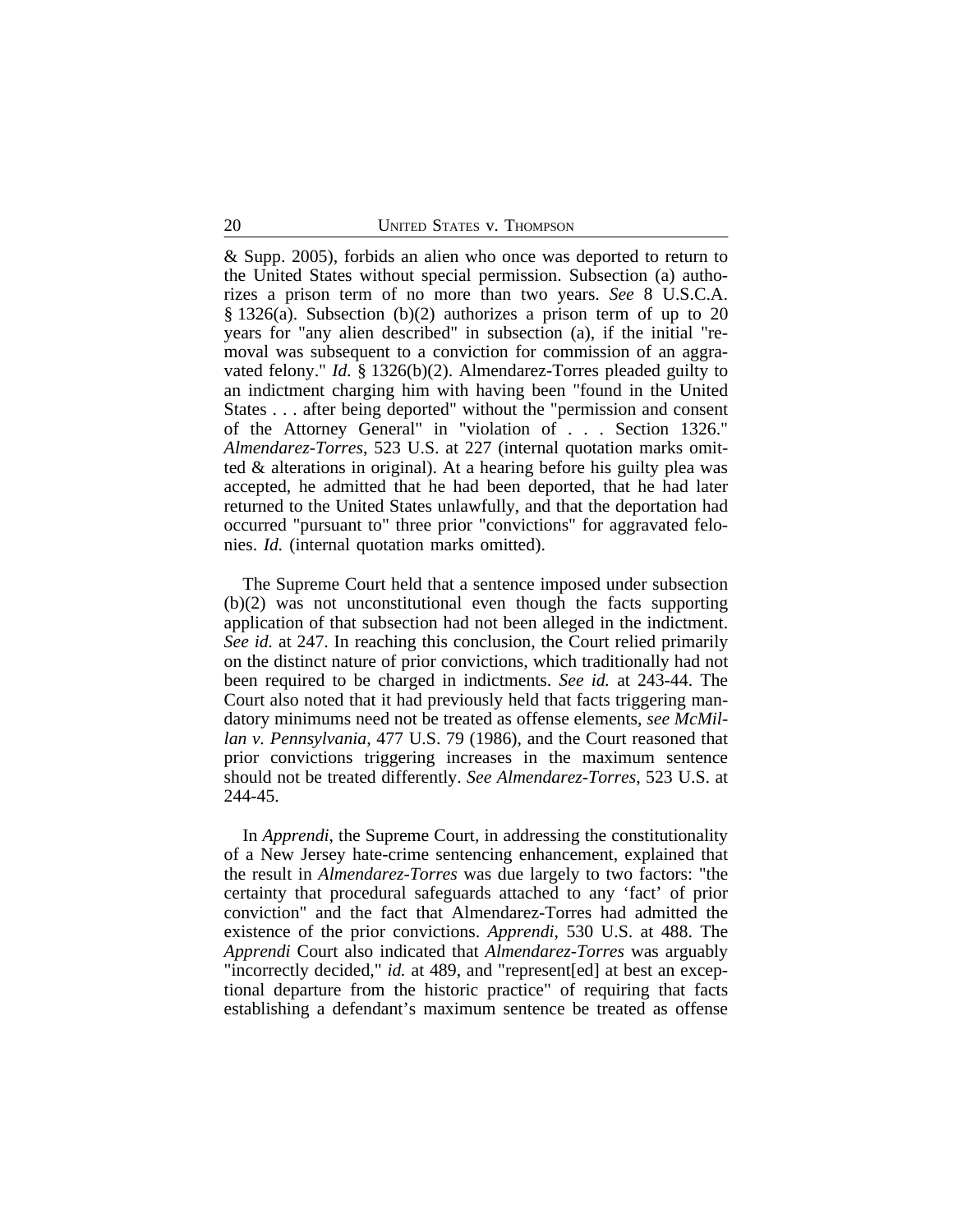elements, *see id.* at 487. Despite these observations, the Court declined to revisit the decision and instead created an exception to the constitutional rule that it announced: "Other than the fact of a prior conviction, any fact that increases the penalty for a crime beyond the prescribed statutory maximum must be submitted to a jury, and proved beyond a reasonable doubt." *Id.* at 490.**<sup>7</sup>** In explaining why the hate-crime enhancement in *Apprendi* was not constitutional under *Almendarez-Torres*, the Court emphasized that "[w]hereas recidivism does not relate to the commission of the offense itself, New Jersey's biased purpose inquiry goes precisely to what happened in the commission of the offense." *Id.* at 496 (citation & internal quotation marks omitted). The Court added that "there is a vast difference between accepting the validity of a prior judgment of conviction entered in a proceeding in which the defendant had the right to a jury trial and the right to require the prosecutor to prove guilt beyond a reasonable doubt, and allowing the judge to find the required fact under a lesser standard of proof." *Id.*; *see Jones v. United States*, 526 U.S. 227, 249 (1999) (explaining that one important reason that the fact of a prior conviction need not be treated as an offense element is that "a prior conviction must itself have been established through procedures satisfying the fair notice, reasonable doubt, and jury trial guarantees").

Here, the majority holds that the date on which a prior crime was committed is a "fact of a prior conviction," *see ante*, at 6, but in my view it is a fact "*about* a prior conviction," *Shepard v. United States*, 125 S. Ct. 1254, 1262 (2005) (plurality opinion) (emphasis added); *cf. United States v. Washington*, 404 F.3d 834, 841-42 (4th Cir. 2005) (drawing this distinction and holding that facts about an offense

**<sup>7</sup>**Although the overruling of *Almendarez-Torres* appears imminent, *see Shepard v. United States*, 125 S. Ct. 1254, 1264 (2005) (Thomas, J., concurring in part and concurring in the judgment) ("*Almendarez-Torres* . . . has been eroded by this Court's subsequent Sixth Amendment jurisprudence, and a majority of the Court now recognizes that *Almendarez-Torres* was wrongly decided."), until overruling occurs, we must follow the decision when it controls, *see Agostini v. Felton*, 521 U.S. 203, 237 (1997) (reserving "prerogative of overruling its own decisions" even if ruling "appears to rest on reasons rejected in some other line of decisions" (internal quotation marks omitted)).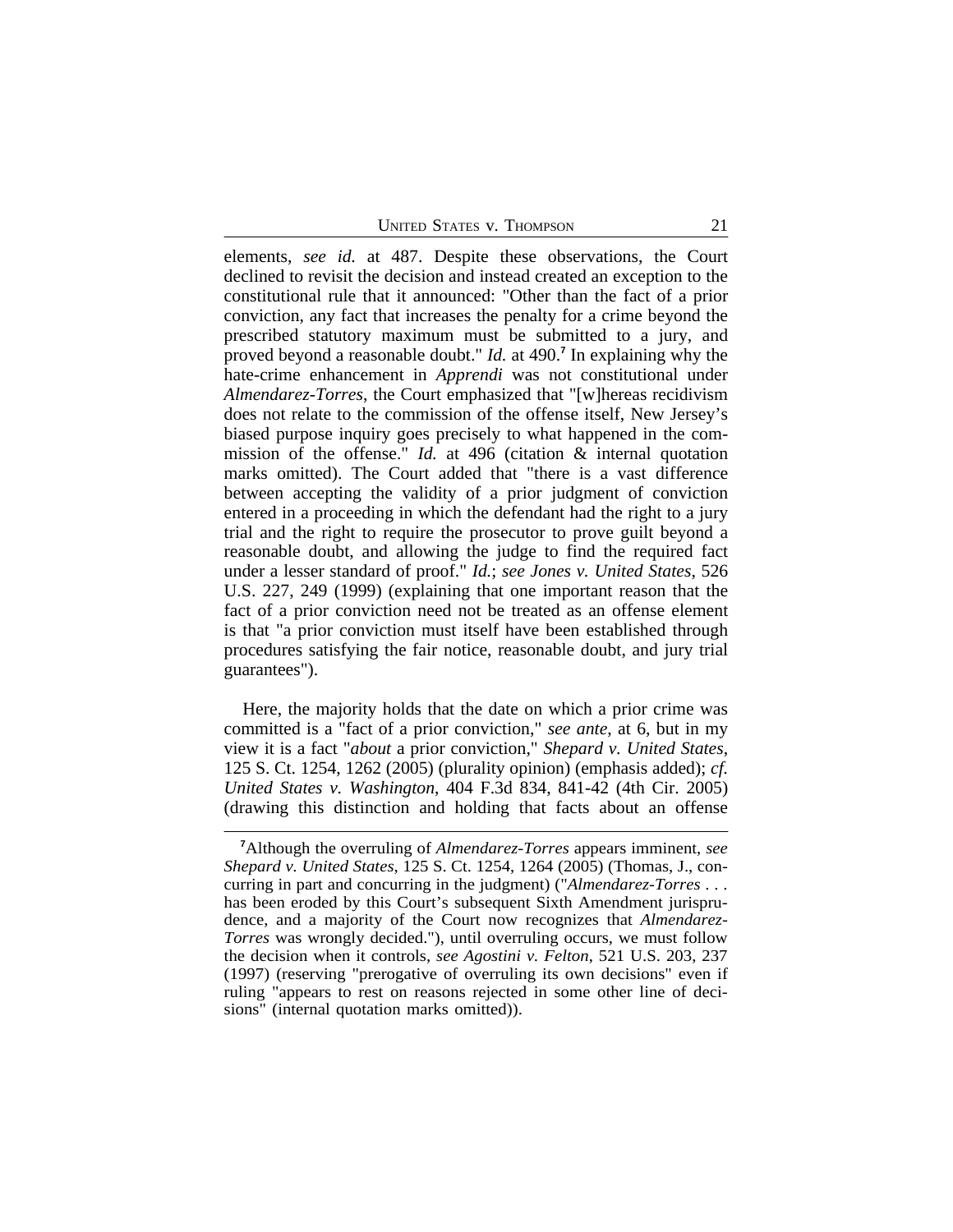underlying a prior conviction fell outside the "fact of a prior conviction" exception when they were not alleged in the indictment that produced the prior conviction), or, more precisely, a fact about an offense underlying a prior conviction. This distinction is not merely a matter of semantics. Although a defendant is entitled to a jury trial on the question of whether he committed a particular crime, in few, if any cases is a jury required to find that the offense occurred on a particular date.**<sup>8</sup>** Thus, the protections that the Supreme Court identified as critical to the distinctiveness of the "fact of a prior conviction" are not customarily afforded a defendant with regard to the date that a crime was committed.**<sup>9</sup>**

I recognize that some courts have rejected this reason for concluding that the different-occasions fact falls outside the *Almendarez-Torres* exception. *See United States v. Burgin*, 388 F.3d 177, 184-86 (6th Cir. 2004), *cert. denied*, 125 S. Ct. 1692 (2005); *United States v. Morris*, 293 F.3d 1010, 1012-13 (7th Cir. 2002); *United States v. Santiago*, 268 F.3d 151, 155-57 (2d Cir. 2001). I am not persuaded by these decisions, however.

**<sup>8</sup>**To illustrate, if a defendant is charged with breaking and entering a building on or about a particular date, a jury, in order to convict, must find that the defendant committed the offense, but it need not conclude beyond a reasonable doubt that the offense was committed on the exact date alleged in the indictment. The fact that a conviction may be overturned under certain circumstances if the evidence presented at trial tended to prove that the defendant committed the offense of conviction on a date different from that alleged in the indictment is not relevant to the issue before us. *See United States v. Randall*, 171 F.3d 195, 203 (4th Cir. 1999) (setting out the test for determining whether a constructive amendment has occurred). The point is that even when the government's evidence tends to support a finding that the offense was committed on the date alleged in the indictment, the jury is not necessarily required to credit that evidence in order to convict.

<sup>&</sup>lt;sup>9</sup>The majority notes that determining the date of the crime underlying a conviction "requires recourse only to data normally found in conclusive judicial records." *Ante*, at 11. But, the fact that judicial records list a date on which a crime was committed does not mean that the defendant had the right to have that date found by a jury beyond a reasonable doubt, and that is the critical point.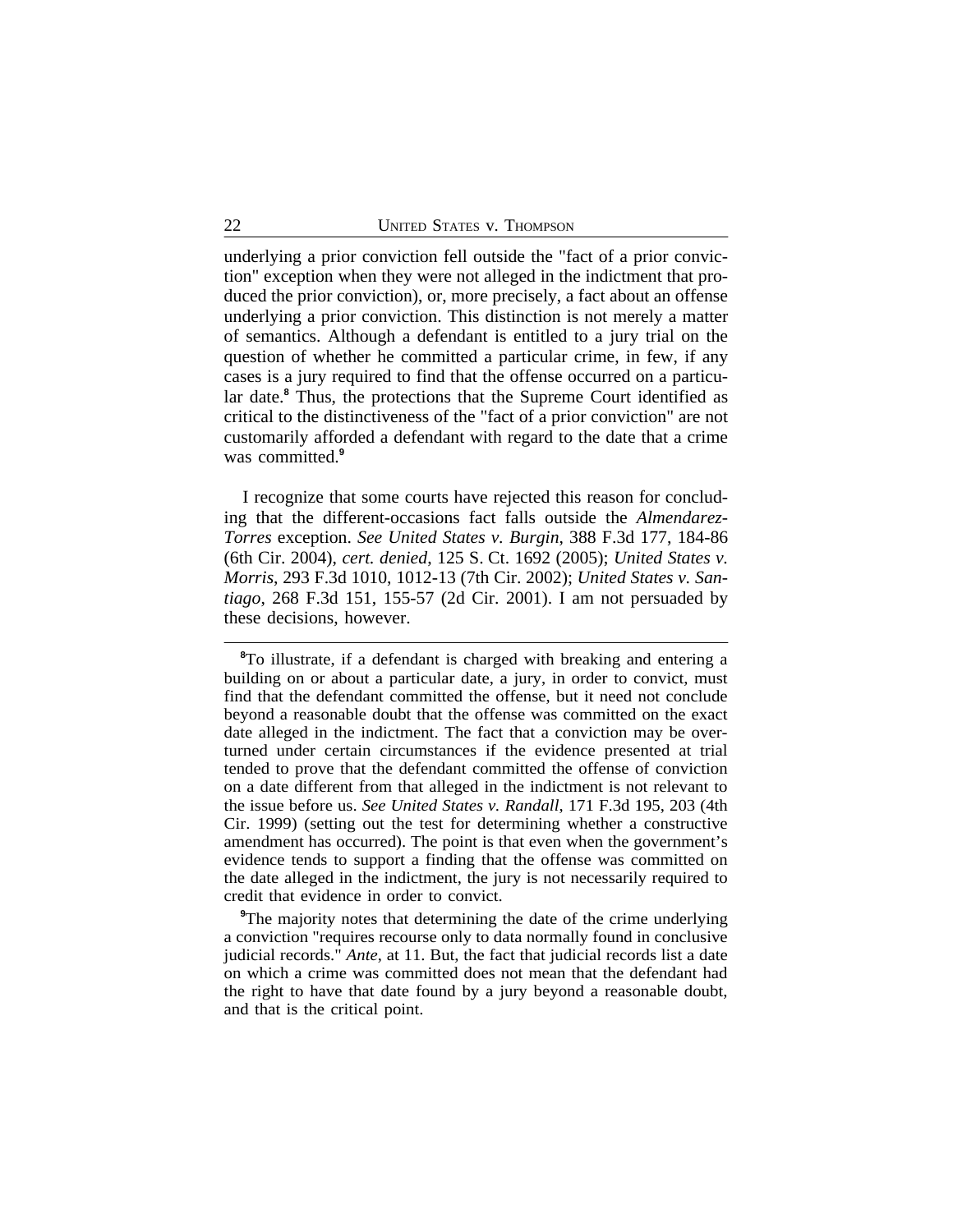*Burgin* holds that the fact that past crimes were committed on different occasions is "intimately related" with the fact of the prior convictions because "[i]n the usual case, . . . a district court's determination that a defendant has a record of prior convictions will be accompanied by the judge's determination of when those convictions were entered." *Burgin*, 388 F.3d at 186. But this analysis fails to appreciate that it is not the prior *convictions* that must be on occasions separate from one another, but rather the *crimes* underlying the prior convictions. This difference is significant because while the date of conviction is a matter likely to be conclusively resolved by court record, the same is not necessarily true of whether underlying crimes were committed on different occasions, for the reasons I have already discussed.

*Santiago* and *Morris* are similarly unpersuasive. Those decisions are based in large part on the observation that even determining the fact of prior convictions entails making findings beyond those to which the defendant had a right to fair notice, proof of guilt beyond a reasonable doubt, and a jury trial, such as the determination "that the defendant being sentenced is the *same* defendant who previously was convicted of those prior offenses." *Santiago*, 268 F.3d at 156; *accord Morris*, 293 F.3d at 1013.

Such analysis notwithstanding, the Supreme Court in both *Jones* and *Apprendi* made clear that "the certainty that procedural safeguards attached to any 'fact' of prior conviction" was critical to the outcome in *Almendarez-Torres*. *Apprendi*, 530 U.S. at 488; *accord Jones*, 526 U.S. at 249. *Santiago* and *Morris* simply overlook this emphasis by the Supreme Court on the procedural safeguards that attach to the fact of a prior conviction. In so doing, these courts broaden the scope of the "narrow" exception that the Supreme Court created for "the fact *of* a prior conviction," *Apprendi*, 530 U.S. at 490 (emphasis added), to include facts *about* a crime underlying a prior conviction. I do not believe we are at liberty to reject either the rule announced by the Supreme Court in *Apprendi* or the analysis that the Court employed to shape that rule. Thus, I would employ *Apprendi*'s analysis and rule and hold that the facts underlying Thompson's prior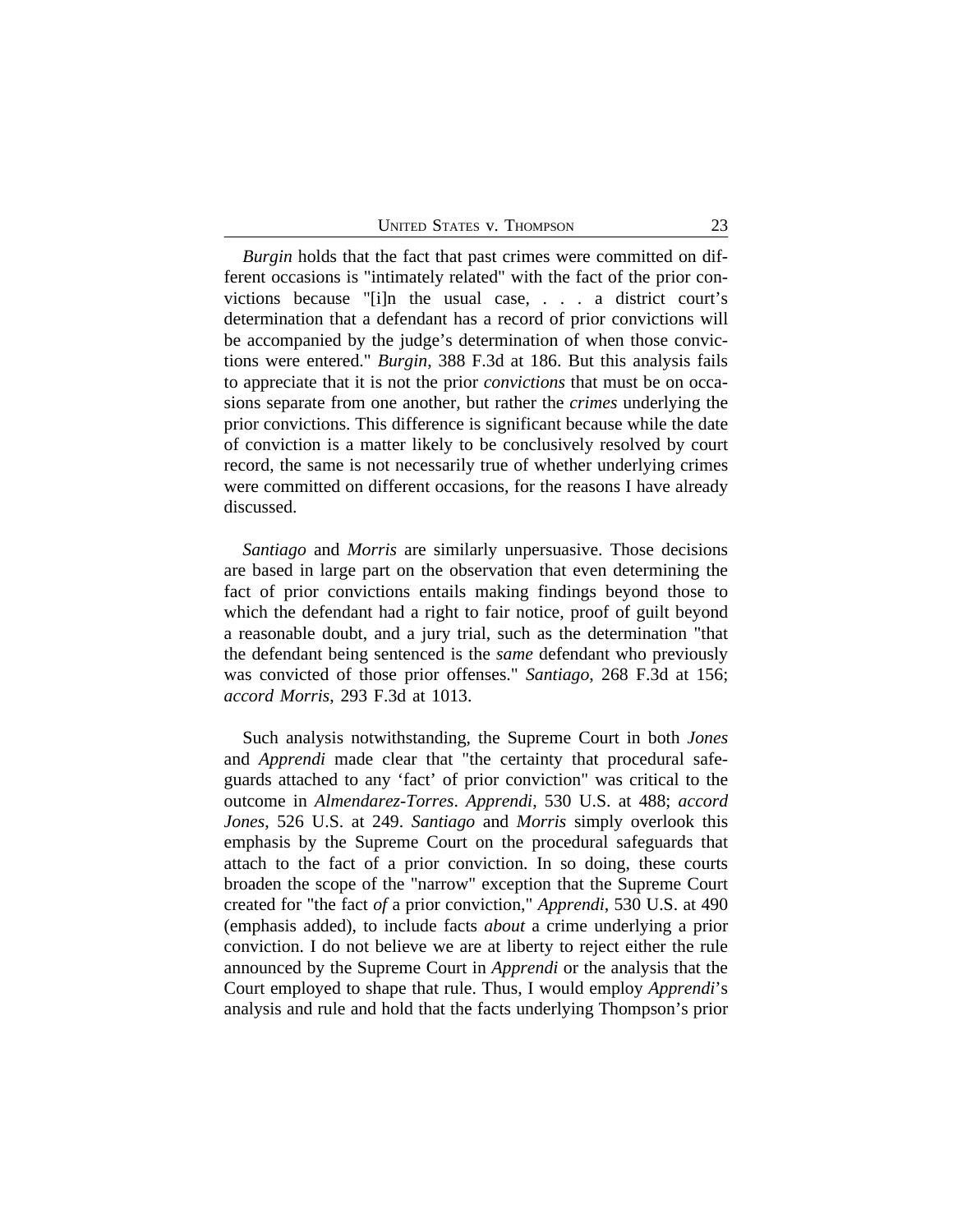convictions, including the dates on which he committed the underlying crimes, do not fit within the "fact of a prior conviction" exception.**<sup>10</sup>**

## C.

One final point merits attention. In determining that the district court acted constitutionally in imposing an ACCA sentence based on the facts underlying Thompson's prior convictions, the majority draws support from the fact that the judicial factfinding here did not run afoul of *Taylor v. United States*, 495 U.S. 575 (1990). In so doing,

**<sup>10</sup>**In concluding that the date on which a crime underlying a prior conviction was committed is subsumed by the "fact of a prior conviction," the majority cites several additional decisions from other circuits as support. *See United States v. Wilson*, 406 F.3d 1074 (8th Cir. 2005); *United States v. Moore*, 401 F.3d 1220 (10th Cir. 2005); *United States v. Barnett*, 398 F.3d 516 (6th Cir. 2005). These decisions are no help to the majority, however. Although they support the result reached in the majority opinion, they do so on the basis that *any fact* regarding the nature of a prior conviction is subsumed by the "fact of a prior conviction." *See Barnett*, 398 F.3d at 524 ("*Apprendi* does not require the *nature* or *character* of prior convictions to be determined by a jury." (emphasis added)); *accord Wilson*, 406 F.3d at 1075; *Moore*, 401 F.3d at 1223. Because our circuit has already rejected this broad premise, *see Washington*, 404 F.3d at 841-43, these decisions are of no persuasive value here.

Additionally, I note that my conclusion is not foreclosed by *United States v. Sterling*, 283 F.3d 216 (4th Cir. 2002). There, the defendant argued that his sentence under the ACCA violated the *Apprendi* rule "because the government did not prove his three prior qualifying felony convictions beyond a reasonable doubt." *Sterling*, 283 F.3d at 219. We affirmed the sentence, holding that the existence of the prior convictions fell within the *Almendarez-Torres* exception to the *Apprendi* rule. *See id.* at 220. In so doing, we rejected the notion that *Apprendi* had overruled *Almendarez-Torres* and held that "the district court appropriately used Sterling's prior convictions to enhance his sentence under the [ACCA]." *Id.* There is no indication in the opinion, however, that Sterling, in addition to arguing that the prior conviction exception had been overruled, also maintained that the exception did not apply to the "different occasions" determination. For that reason, *Sterling* does not control the outcome of this issue.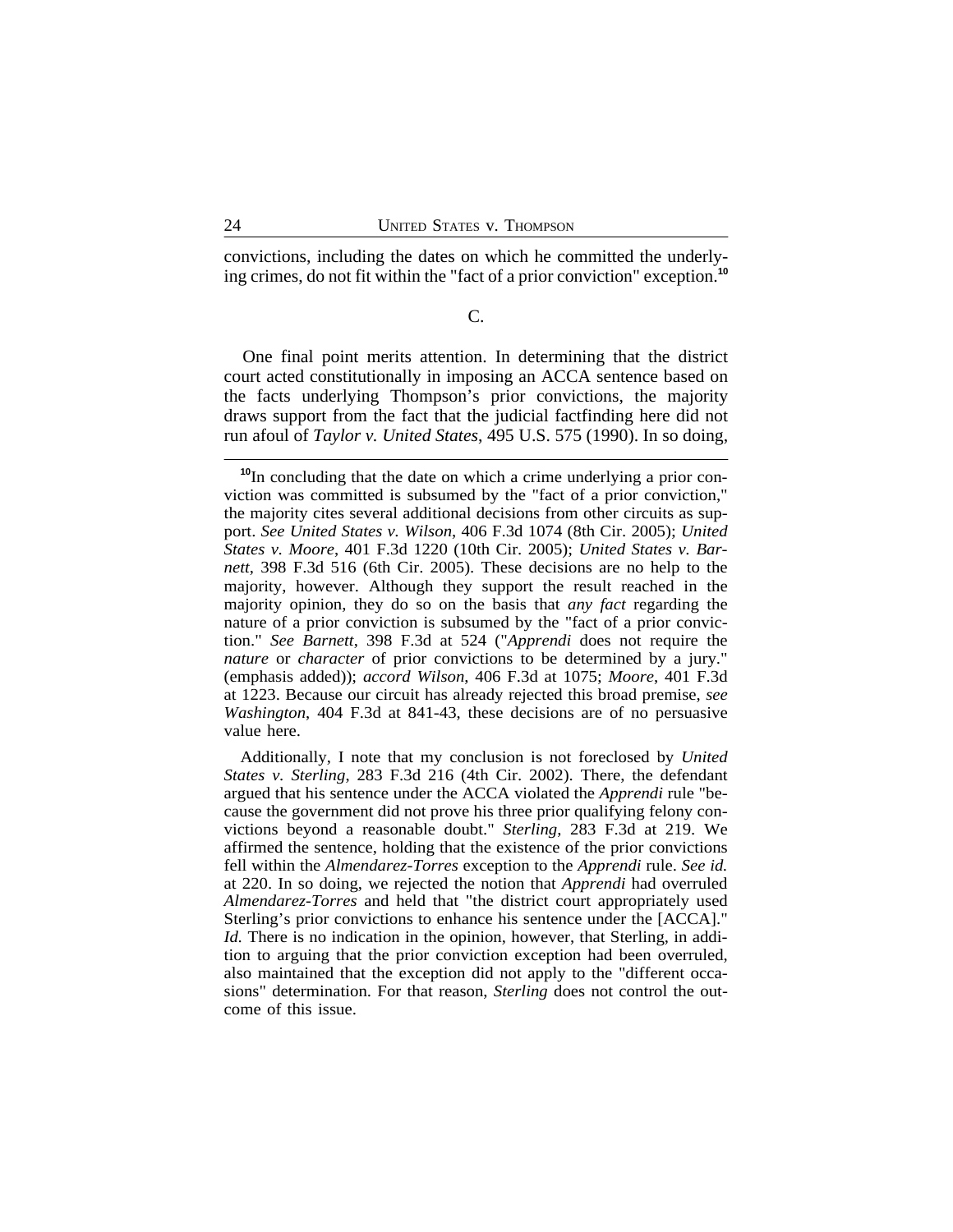the majority fails, in my view, to appreciate the difference between running afoul of *Taylor*, which concerns *statutory* restrictions on judicial factfinding relating to whether prior convictions satisfy the ACCA, and violating *Apprendi* and its progeny, which concern *constitutional* restrictions regarding which facts must be charged in the indictment and found by a jury beyond a reasonable doubt. *Taylor* instructs that under some circumstances *§ 924(e)* allows a district court to utilize certain documents to make findings regarding the facts underlying a prior conviction. *See Taylor*, 575 U.S. at 602. *Taylor* does not seek to resolve any constitutional issue, and it certainly does not address what facts the Fifth Amendment requires to be charged in the indictment. Thus, the mere fact that the judicial factfinding here was consistent with the *statutory* restrictions outlined in *Taylor* says nothing about whether increasing Thompson's maximum sentence based on extra-indictment facts was unconstitutional.**<sup>11</sup>**

For the same reason that *Taylor* is not controlling, neither is *Shepard*. In *Shepard*, the Court addressed whether *Taylor* should be extended to allow district courts to consider documents beyond those that *Taylor* had specifically sanctioned. Although four justices opined that extending the statutory rule would present serious constitutional questions, not even these four justices reached the issue of whether sentences based on *Taylor* factfinding could violate the constitutional rule announced in *Apprendi*. *See Shepard*, 125 S. Ct. at 1262-63 (plurality opinion). It is noteworthy, however, that Justice Thomas, who did address that question, concluded that *Taylor* factfinding violates *Apprendi*. *See id.* at 1263-64 (Thomas, J., concurring in part and concurring in the judgment).**<sup>12</sup>**

**<sup>11</sup>**It is noteworthy that *Taylor* characterized the evidence that a district court may consider under § 924(e) as being "beyond the mere fact of conviction." *Taylor*, 575 U.S. at 602.

**<sup>12</sup>**The majority notes that if the *Shepard* plurality had agreed with the interpretation of the prior conviction exception that I accept, "it could have saved itself great trouble" by simply deciding that case on that constitutional basis. *Ante*, at 6. This analysis overlooks that the practice of the Supreme Court is "to avoid reaching constitutional questions if a dispositive nonconstitutional ground is available." *Hutchinson v. Proxmire*, 443 U.S. 111, 122 (1979).